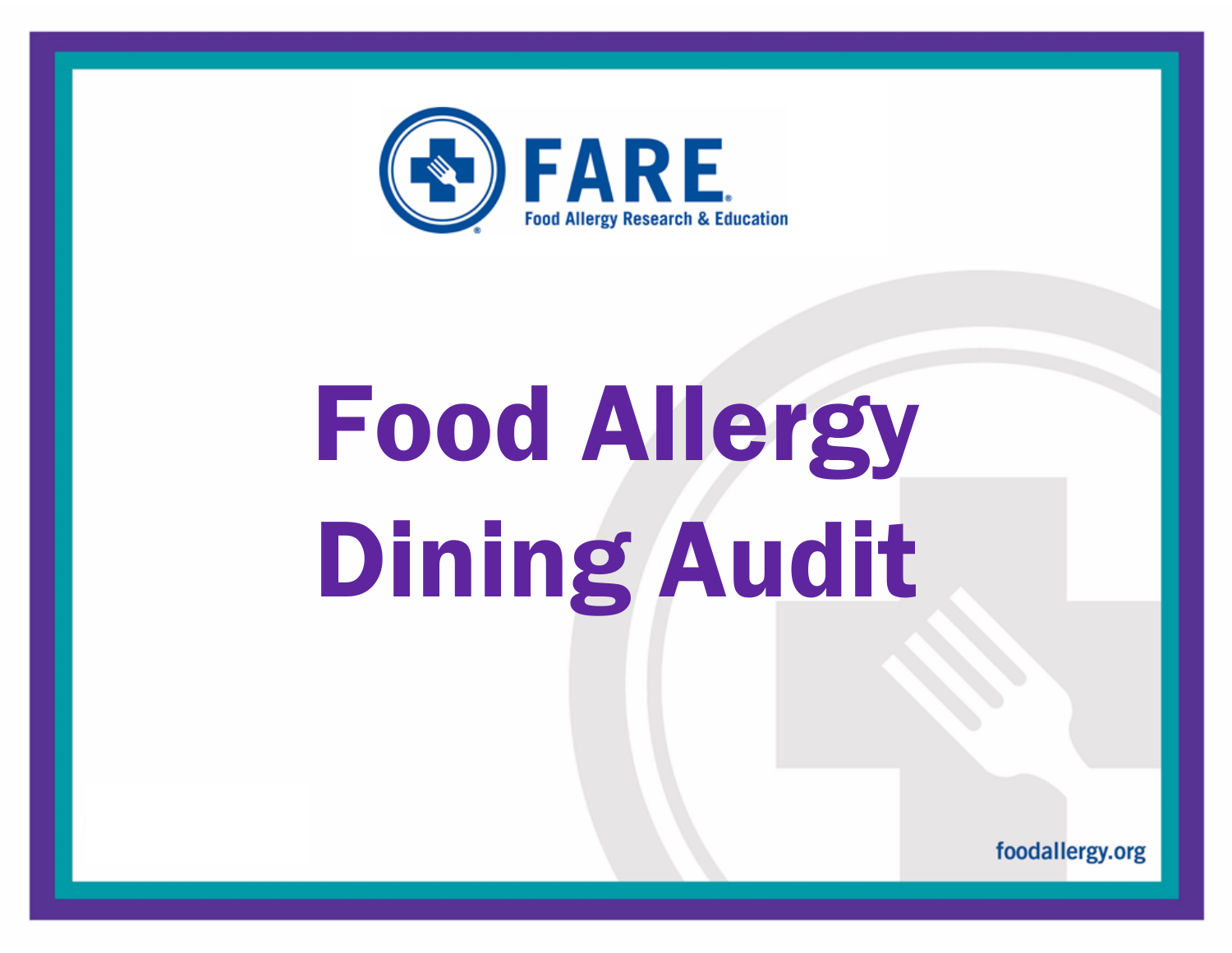| <b>Section</b> | <b>Area</b>                                                                                                                                                                                                                                                                                                                                                                                                                                                                                                                                                                                                                                                                 | Yes/No | <b>Comments</b> |
|----------------|-----------------------------------------------------------------------------------------------------------------------------------------------------------------------------------------------------------------------------------------------------------------------------------------------------------------------------------------------------------------------------------------------------------------------------------------------------------------------------------------------------------------------------------------------------------------------------------------------------------------------------------------------------------------------------|--------|-----------------|
|                |                                                                                                                                                                                                                                                                                                                                                                                                                                                                                                                                                                                                                                                                             |        |                 |
| 1              | <b>Ingredient Accuracy (for regular menu items)</b>                                                                                                                                                                                                                                                                                                                                                                                                                                                                                                                                                                                                                         |        |                 |
| $1.1$          | Vendor agreements prohibit substitutions without<br>prior approval                                                                                                                                                                                                                                                                                                                                                                                                                                                                                                                                                                                                          |        |                 |
| $1.2$          | There is a written policy for all vendors that considers*<br>the following:<br>The ingredient information the university<br>expects vendors to provide for ordered items<br>University expectations if an ordered item is no<br>$\bullet$<br>longer available<br>Whether a manufacturer or distributor will<br>send alerts if an item's ingredients are<br>changing<br>Any ingredients or items that are restricted<br>from being sold in your facility<br>* Even if your vendor is not required to supply all this<br>information, this can still be a yes. However, you must be<br>familiar with what your vendor does and does not do so you<br>can proceed accordingly. |        |                 |

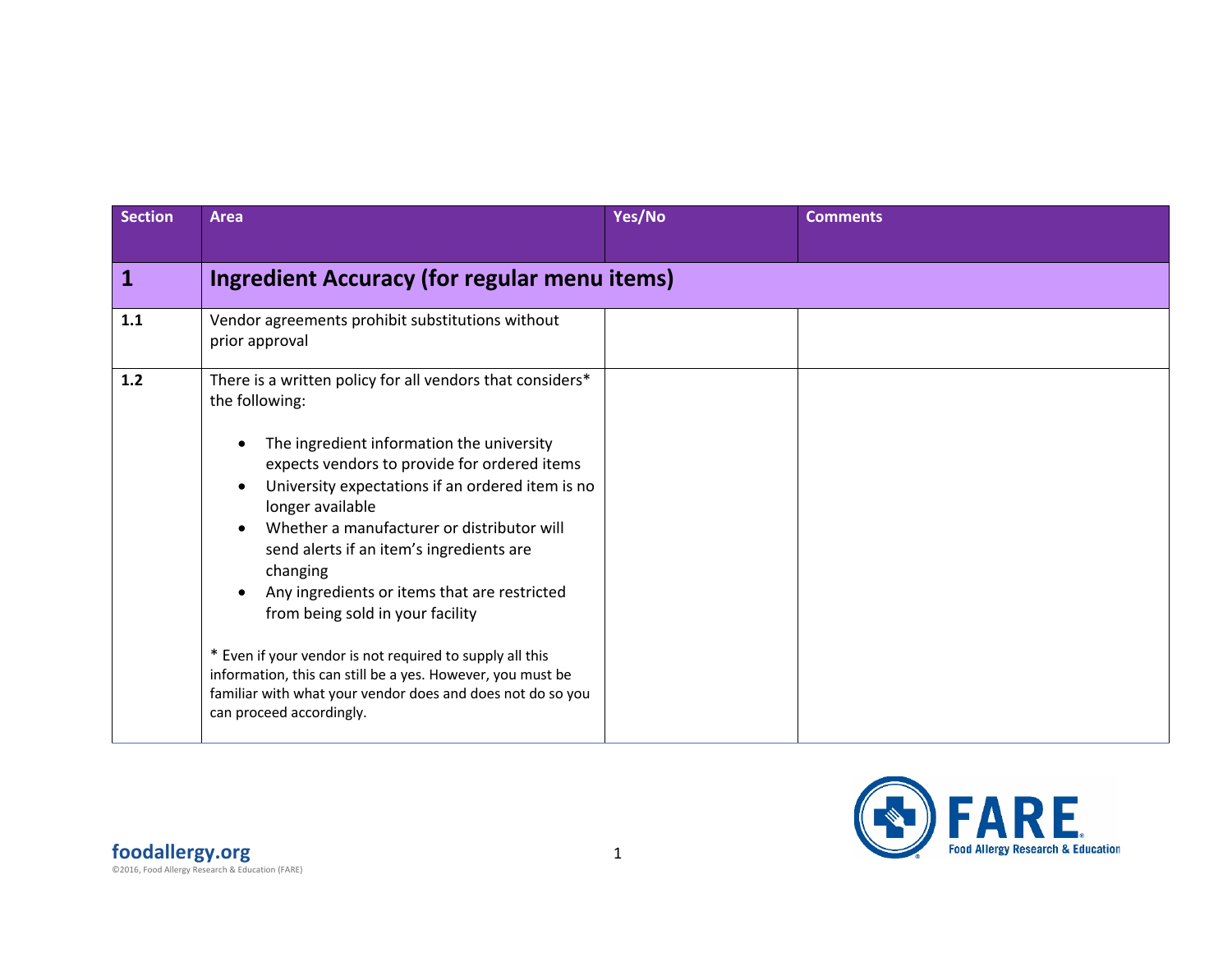| <b>Section</b>                                                                                             | <b>Area</b>                                                                                                                                                | Yes/No                                                       | <b>Comments</b> |           |
|------------------------------------------------------------------------------------------------------------|------------------------------------------------------------------------------------------------------------------------------------------------------------|--------------------------------------------------------------|-----------------|-----------|
|                                                                                                            |                                                                                                                                                            |                                                              |                 |           |
| 1.3                                                                                                        | Standardized recipes are established                                                                                                                       |                                                              |                 |           |
| 1.4                                                                                                        | Standardized recipes are followed                                                                                                                          |                                                              |                 |           |
| 1.5                                                                                                        | Staff has access to printed or electronic versions of<br>recipes                                                                                           |                                                              |                 |           |
| 1.6                                                                                                        | There is a system in place to hold staff accountable if<br>recipes are not followed                                                                        |                                                              |                 |           |
| 1.7                                                                                                        | Full ingredient lists (including sub-ingredients) are<br>available for standard menu items. This may be<br>online/mobile, posted on-site, or upon request. |                                                              |                 |           |
| 1.8                                                                                                        | Package labels are reviewed at established, regular<br>intervals to ensure ingredient lists are correct                                                    |                                                              |                 |           |
|                                                                                                            | <b>Section 1 Summary</b>                                                                                                                                   | Yes                                                          |                 | <b>No</b> |
| Can you provide accurate ingredient information for regular menu<br>items to students with food allergies? |                                                                                                                                                            | You must answer yes to items 1.3-<br>1.8 to select yes here. |                 |           |
|                                                                                                            | <b>Receiving</b>                                                                                                                                           |                                                              |                 |           |

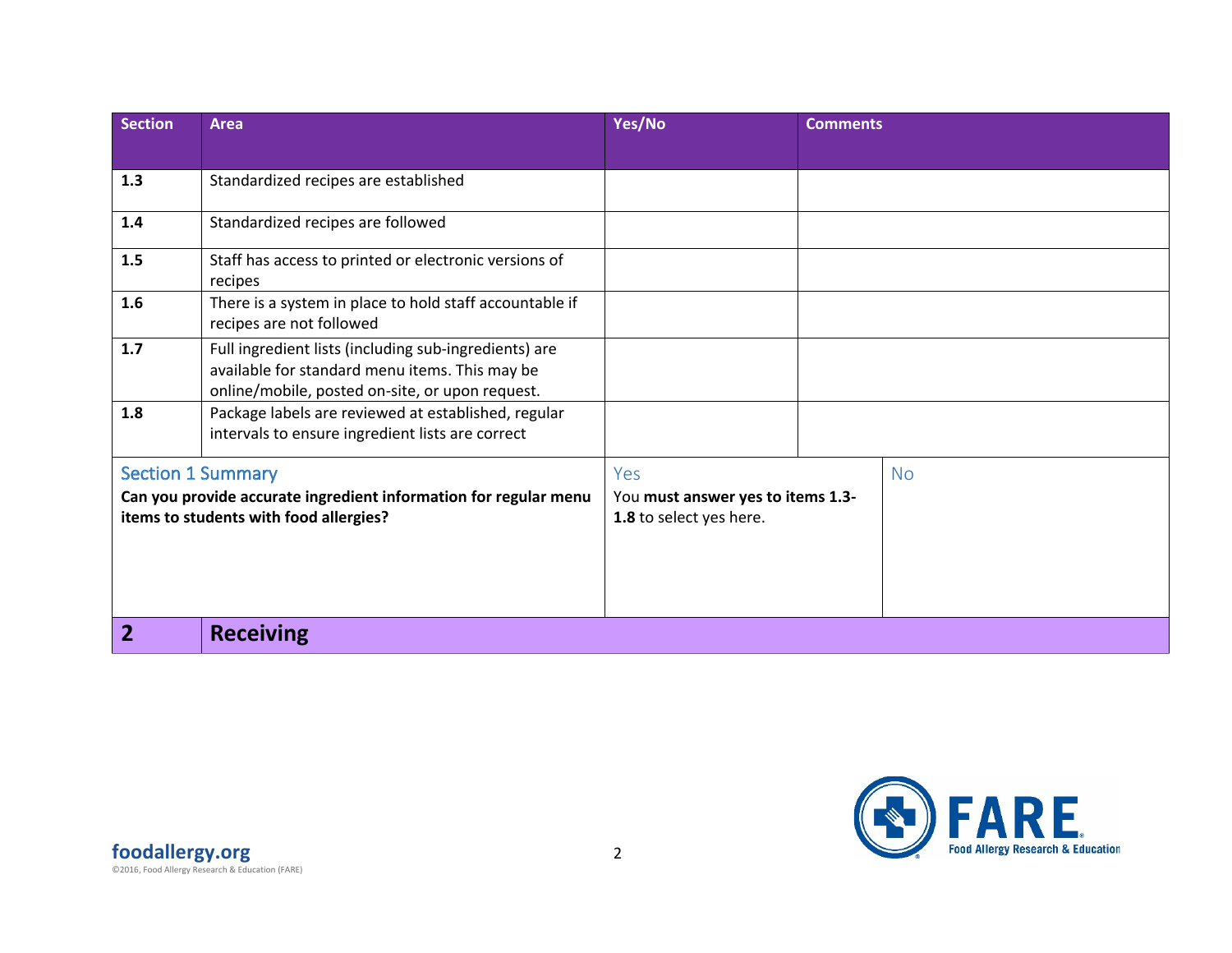| <b>Section</b> | <b>Area</b>                                                                                                                                                                                                                                                                                                                                                                                           | Yes/No | <b>Comments</b> |
|----------------|-------------------------------------------------------------------------------------------------------------------------------------------------------------------------------------------------------------------------------------------------------------------------------------------------------------------------------------------------------------------------------------------------------|--------|-----------------|
|                |                                                                                                                                                                                                                                                                                                                                                                                                       |        |                 |
| 2.1            | Watch a shipment coming in to observe any areas or items at high risk for cross-contact. Pay particular attention to items prone to<br>spilling or becoming airborne (e.g. milk cartons, wheat flour, etc.) and open items vulnerable to experiencing cross-contact (e.g.<br>produce). Based on your observations, note any areas of concern that need to be addressed in procedures and/or training: |        |                 |
| 2.2            | Procedures are in place regarding how staff should<br>handle high-risk items (e.g. bags of flour) to lower the<br>risks of cross-contact                                                                                                                                                                                                                                                              |        |                 |
| 2.3            | There is a policy in place regarding how staff handles<br>damaged items                                                                                                                                                                                                                                                                                                                               |        |                 |
| 2.4            | Receiving staff is trained on allergens and the<br>importance of working to avoid-cross-contact                                                                                                                                                                                                                                                                                                       |        |                 |
| 2.5            | Receiving staff is trained to notify a person in charge if<br>a substitute item comes in without prior notice and/or<br>to review the package of the substitute item to ensure<br>ingredient lists remain accurate                                                                                                                                                                                    |        |                 |

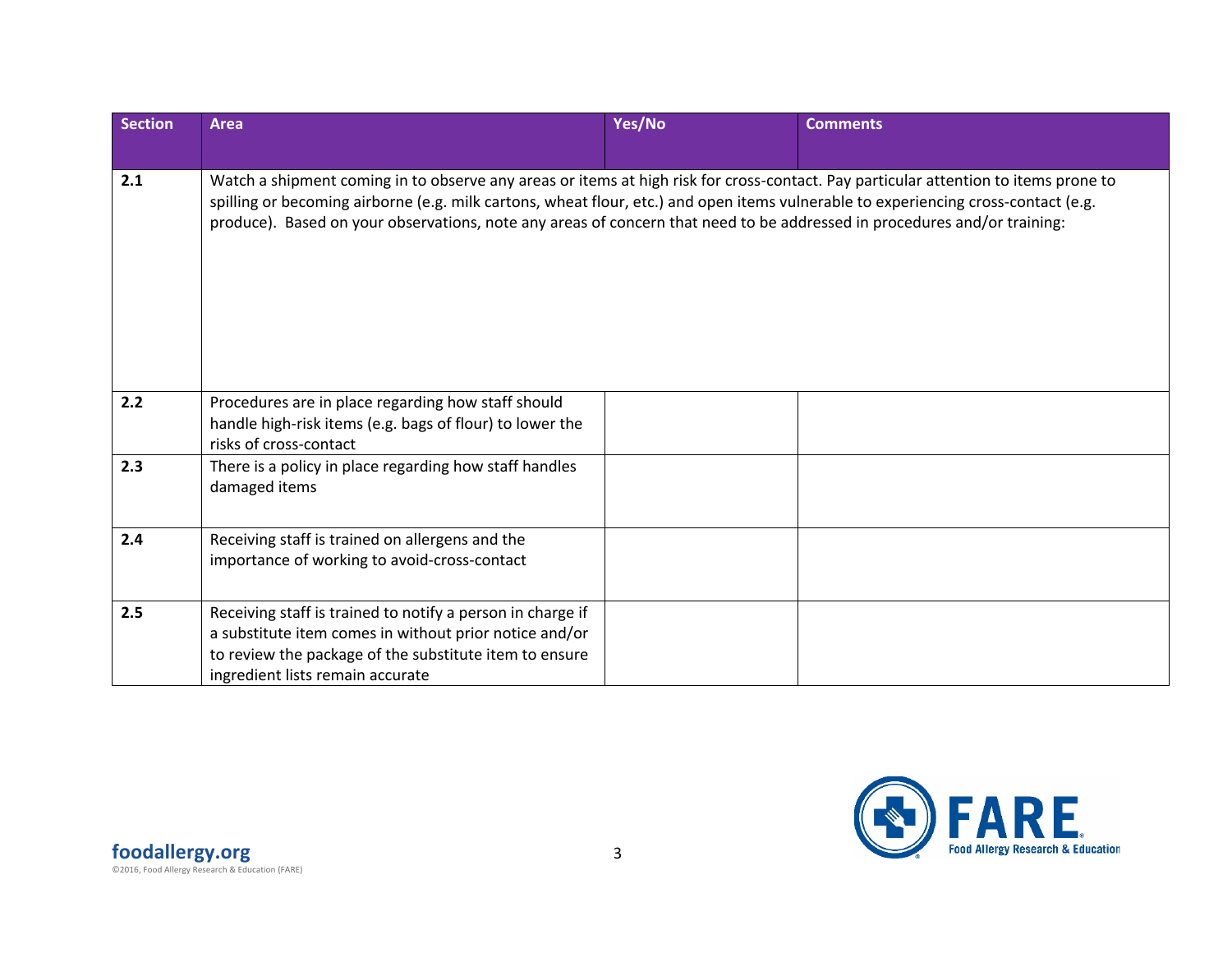| Section                                                                                                                   | Area           | Yes/No                                                                                                                                                                                                                                                                                                                                                                                                                 | <b>Comments</b> |           |  |
|---------------------------------------------------------------------------------------------------------------------------|----------------|------------------------------------------------------------------------------------------------------------------------------------------------------------------------------------------------------------------------------------------------------------------------------------------------------------------------------------------------------------------------------------------------------------------------|-----------------|-----------|--|
|                                                                                                                           |                |                                                                                                                                                                                                                                                                                                                                                                                                                        |                 |           |  |
| <b>Section 2 Summary</b><br>Do you have effective procedures in place to lower the risk of<br>cross-contact in receiving? |                | Yes<br>You must answer yes to items 2.2-<br>2.5 to select yes here.                                                                                                                                                                                                                                                                                                                                                    |                 | <b>No</b> |  |
| $\overline{\mathbf{3}}$                                                                                                   | <b>Storage</b> |                                                                                                                                                                                                                                                                                                                                                                                                                        |                 |           |  |
| 3.1                                                                                                                       |                | Review storage areas to observe areas or items at high risk for cross-contact. Pay particular attention to items that are at higher-risk for<br>spilling (e.g. sauces in hotel pans), items prone to becoming airborne (e.g. wheat flour) and open items vulnerable to cross-contact (e.g.<br>produce). Based on your observations, note any areas of concern that need to be addressed in procedures and/or training: |                 |           |  |

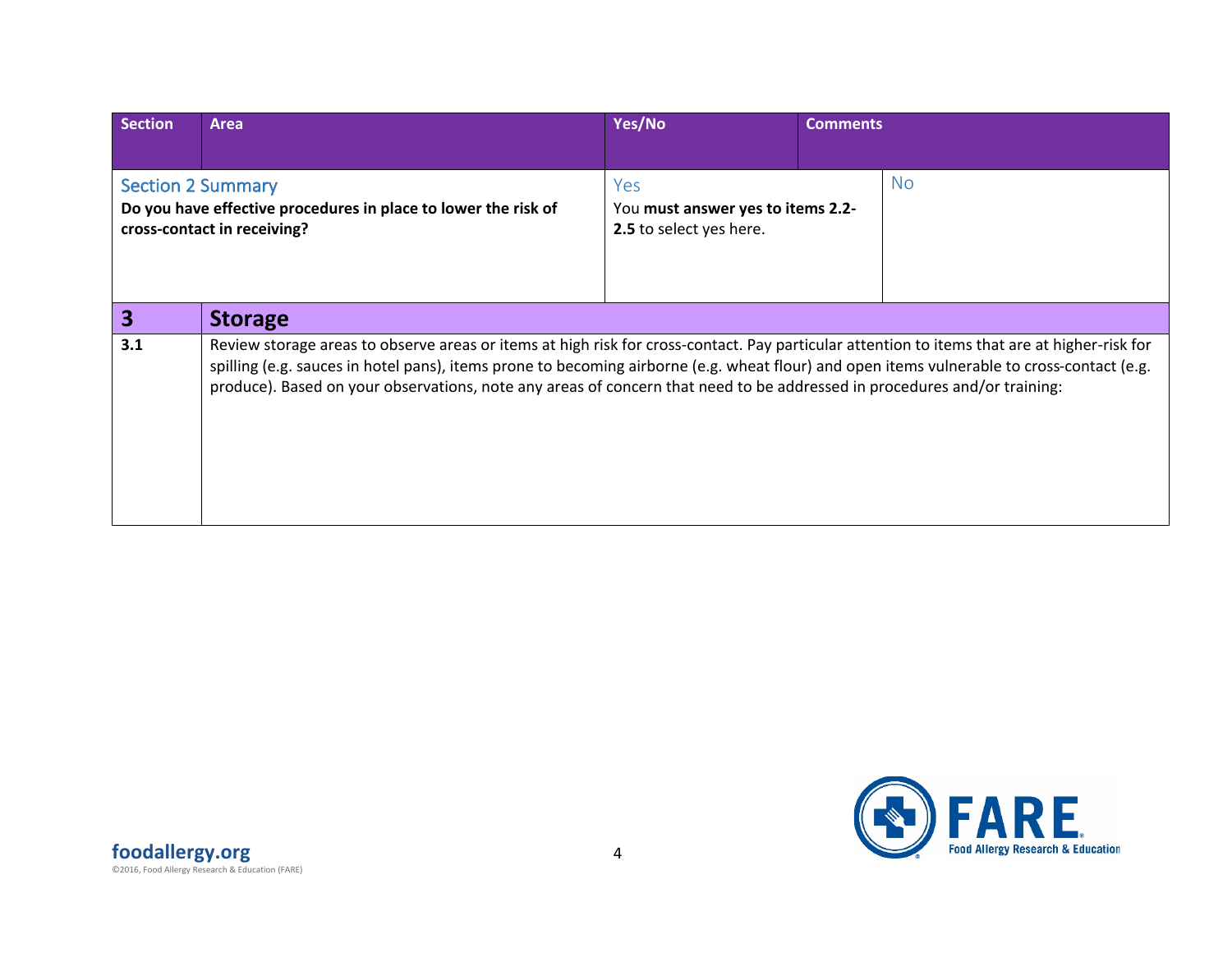| <b>Section</b> | <b>Area</b>                                                                                                                                                                                                                                                                                                                                                                                                              | Yes/No | <b>Comments</b> |
|----------------|--------------------------------------------------------------------------------------------------------------------------------------------------------------------------------------------------------------------------------------------------------------------------------------------------------------------------------------------------------------------------------------------------------------------------|--------|-----------------|
|                |                                                                                                                                                                                                                                                                                                                                                                                                                          |        |                 |
| 3.2            | Shelves or storage areas are labeled or there is a<br>planogram to keep storage areas organized and<br>consistent. This may be by product type (example:<br>bread and pasta) rather than by individual product<br>(example: John's Bread & Jane's Pasta).<br>Examples include having a separate labeled cold<br>storage for different types of products (dairy<br>refrigerator vs. a produce refrigerator), separate dry |        |                 |
|                | storage for different types of products or simply<br>labeling or creating a planogram for shared storage<br>spaces so bread is all stored in the same area, canned<br>goods are stored in the same area, etc.                                                                                                                                                                                                            |        |                 |
| 3.3            | If specific allergy-friendly items are stocked (e.g.<br>gluten-free bread, nut-free granola, etc.), they are<br>stored separately from items containing the allergens<br>they do not contain.                                                                                                                                                                                                                            |        |                 |
|                | Example: gluten-free bread should be stored on a<br>separate shelf and not below regular bread                                                                                                                                                                                                                                                                                                                           |        |                 |
| 3.4            | Items at high risk of becoming airborne (e.g. wheat<br>flour) are stored on low shelves and away from open<br>items                                                                                                                                                                                                                                                                                                      |        |                 |

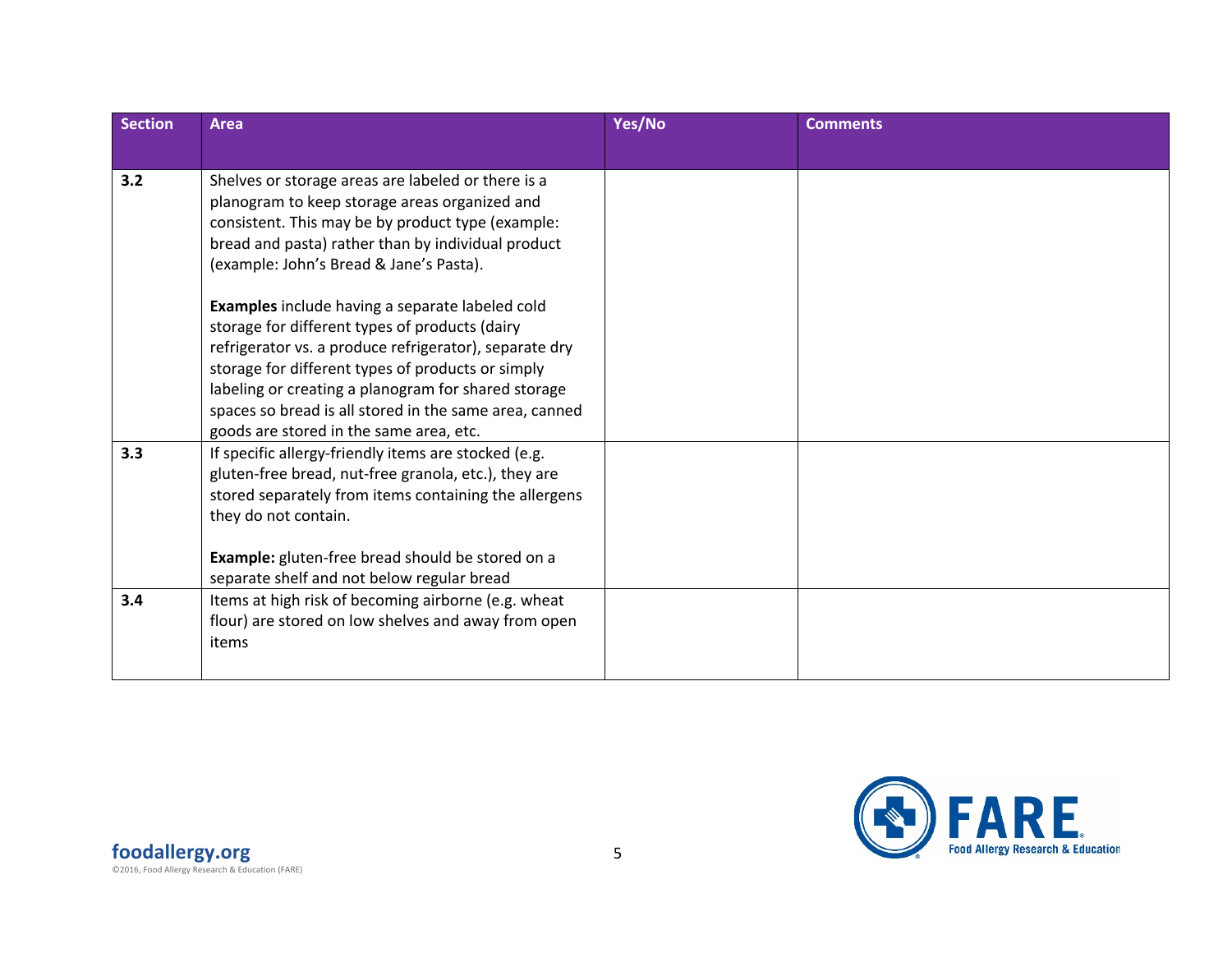| <b>Section</b> | Area                                                                                                                                                                                  | Yes/No | <b>Comments</b> |
|----------------|---------------------------------------------------------------------------------------------------------------------------------------------------------------------------------------|--------|-----------------|
| 3.5            | Prepared sauces and other items at high risk for spilling<br>(e.g. not items in cans or sealed jars) are stored on<br>lower shelves or stored above like-allergen-containing<br>items |        |                 |
|                | <b>Example:</b> A prepared pesto sauce containing pine nuts<br>should be stored below, rather than above, a marinara<br>sauce                                                         |        |                 |
| 3.6            | Prepared food items are stored with like-allergen-<br>containing items grouped together (e.g. pastas<br>together on one shelf area)                                                   |        |                 |
| 3.7            | Open items, like produce, are kept segregated from<br>other items                                                                                                                     |        |                 |
| 3.8            | Storage containers are covered                                                                                                                                                        |        |                 |

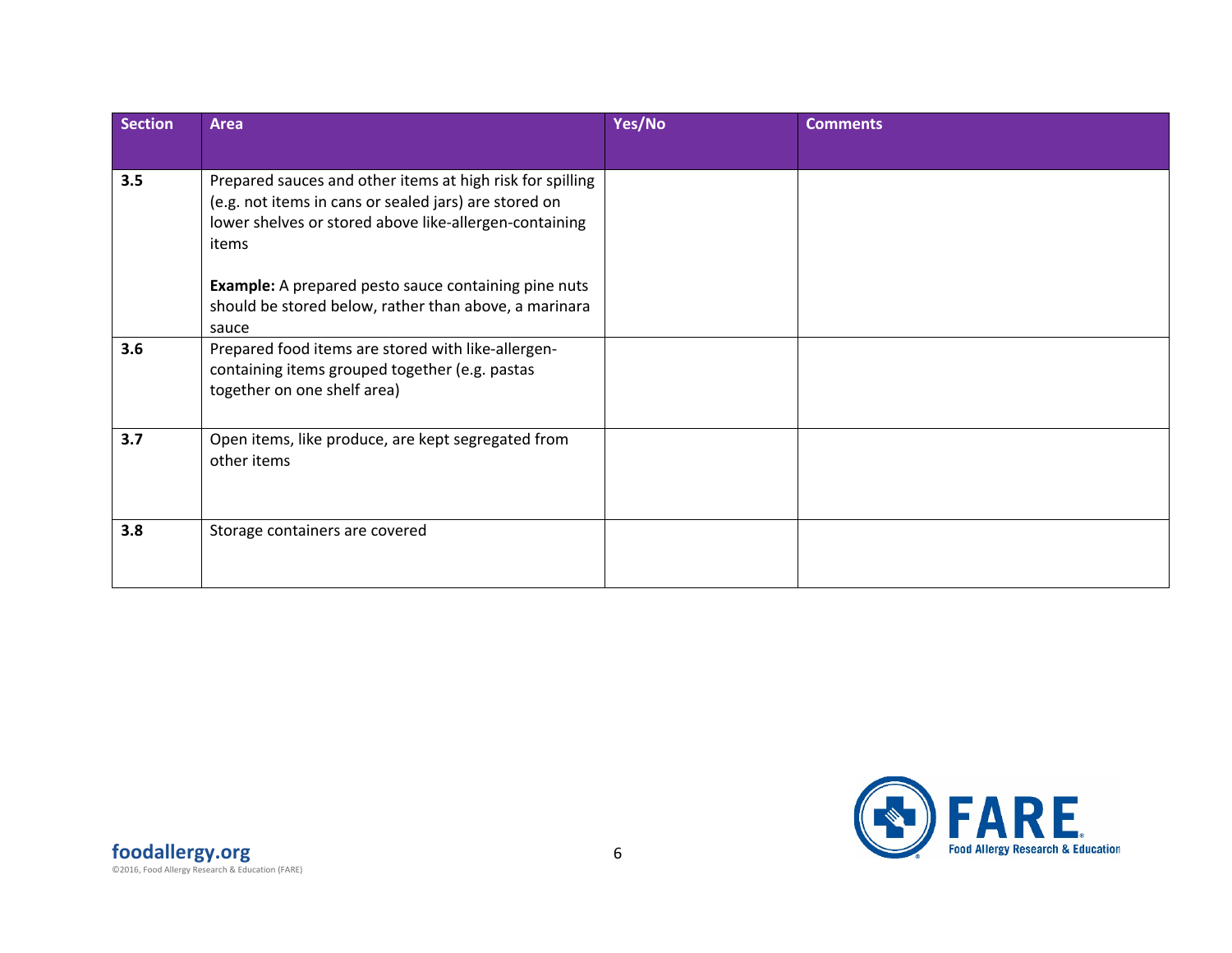| <b>Section</b>           | <b>Area</b>                                                                                                                                                                                                | Yes/No                                                        | <b>Comments</b> |
|--------------------------|------------------------------------------------------------------------------------------------------------------------------------------------------------------------------------------------------------|---------------------------------------------------------------|-----------------|
|                          |                                                                                                                                                                                                            |                                                               |                 |
| <b>Section 3 Summary</b> |                                                                                                                                                                                                            | Yes                                                           | <b>No</b>       |
|                          | Do you have effective procedures in place to lower the risk of<br>cross-contact in storage?                                                                                                                | You must answer yes to items<br>3.2 - 3.8 to select yes here. |                 |
|                          |                                                                                                                                                                                                            |                                                               |                 |
|                          |                                                                                                                                                                                                            |                                                               |                 |
| $\overline{\mathbf{4}}$  | <b>Self-Serve Dining Options: Back-Of-House</b>                                                                                                                                                            |                                                               |                 |
| 4.1                      | Observe preparation for a meal service to identify areas at high-risk for cross-contact. Based on your observations, note any areas of<br>concern that need to be addressed in procedures and/or training: |                                                               |                 |
| 4.2                      | Procedures are in place to prevent cross-contact during<br>food preparation                                                                                                                                |                                                               |                 |
| 4.3                      | Barrier methods (cutting boards, foil, etc.) are used<br>when preparing ingredients                                                                                                                        |                                                               |                 |

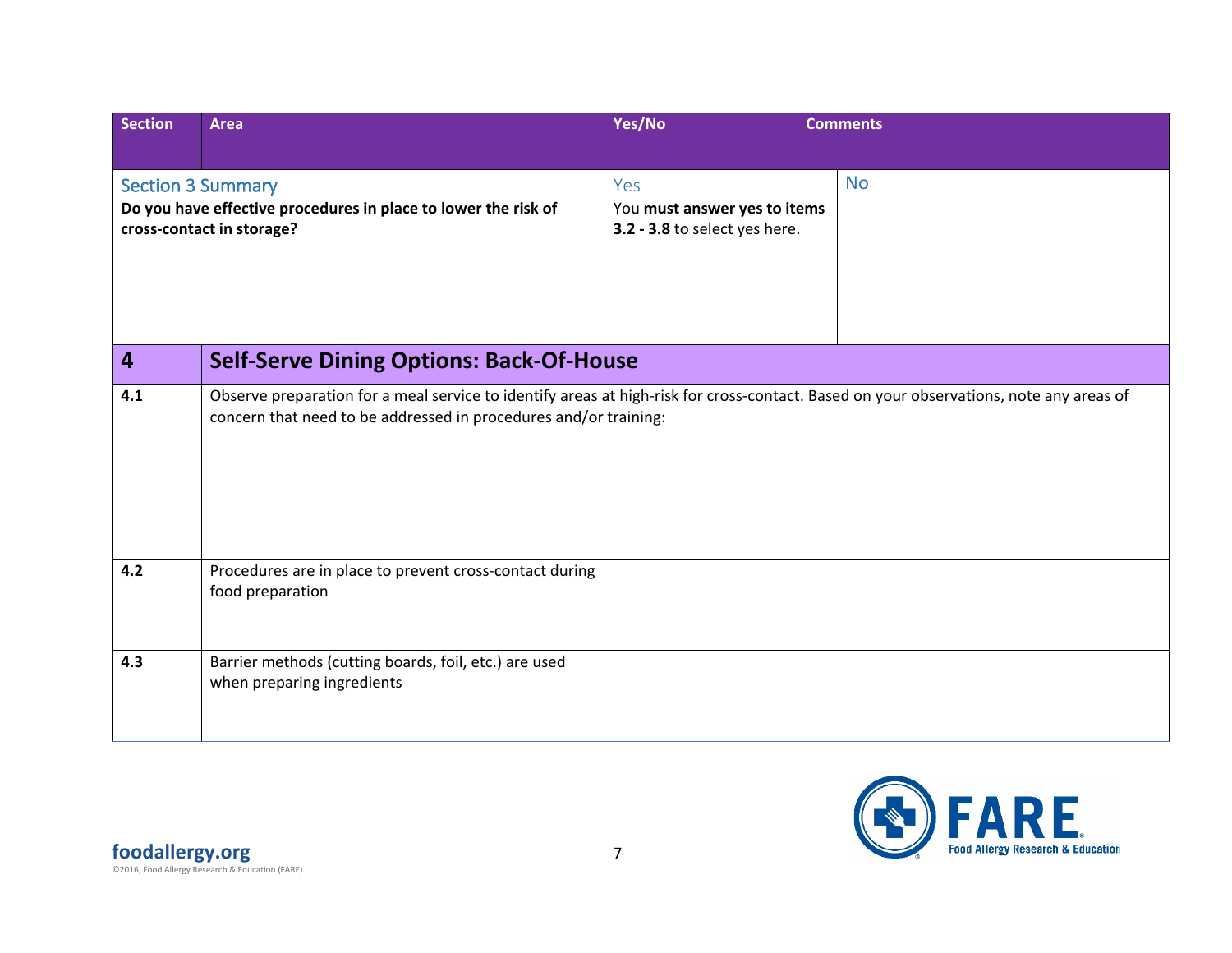| <b>Section</b> | <b>Area</b>                                                                                                                                                                                                          | Yes/No | <b>Comments</b> |
|----------------|----------------------------------------------------------------------------------------------------------------------------------------------------------------------------------------------------------------------|--------|-----------------|
|                |                                                                                                                                                                                                                      |        |                 |
| 4.4            | Meal items are each prepared separately (e.g.<br>preparing the chicken pasta and then the chicken fried<br>rice, but not both together)                                                                              |        |                 |
| 4.5            | Staff washes their hands and changes their gloves<br>between preparing each meal item                                                                                                                                |        |                 |
| 4.6            | Preparation surfaces are washed and sanitized<br>between preparing every meal item, using cleaning<br>practices appropriate for allergen removal. Simply<br>sanitizing surfaces is not adequate to remove allergens. |        |                 |
| 4.7            | Clean utensils, cutting boards and other kitchen tools<br>are used for each new meal item                                                                                                                            |        |                 |
| 4.8            | If cross-contact occurs with an ingredient not included<br>in the meal item, the meal is either thrown out or<br>labeled to include the accidental ingredient                                                        |        |                 |

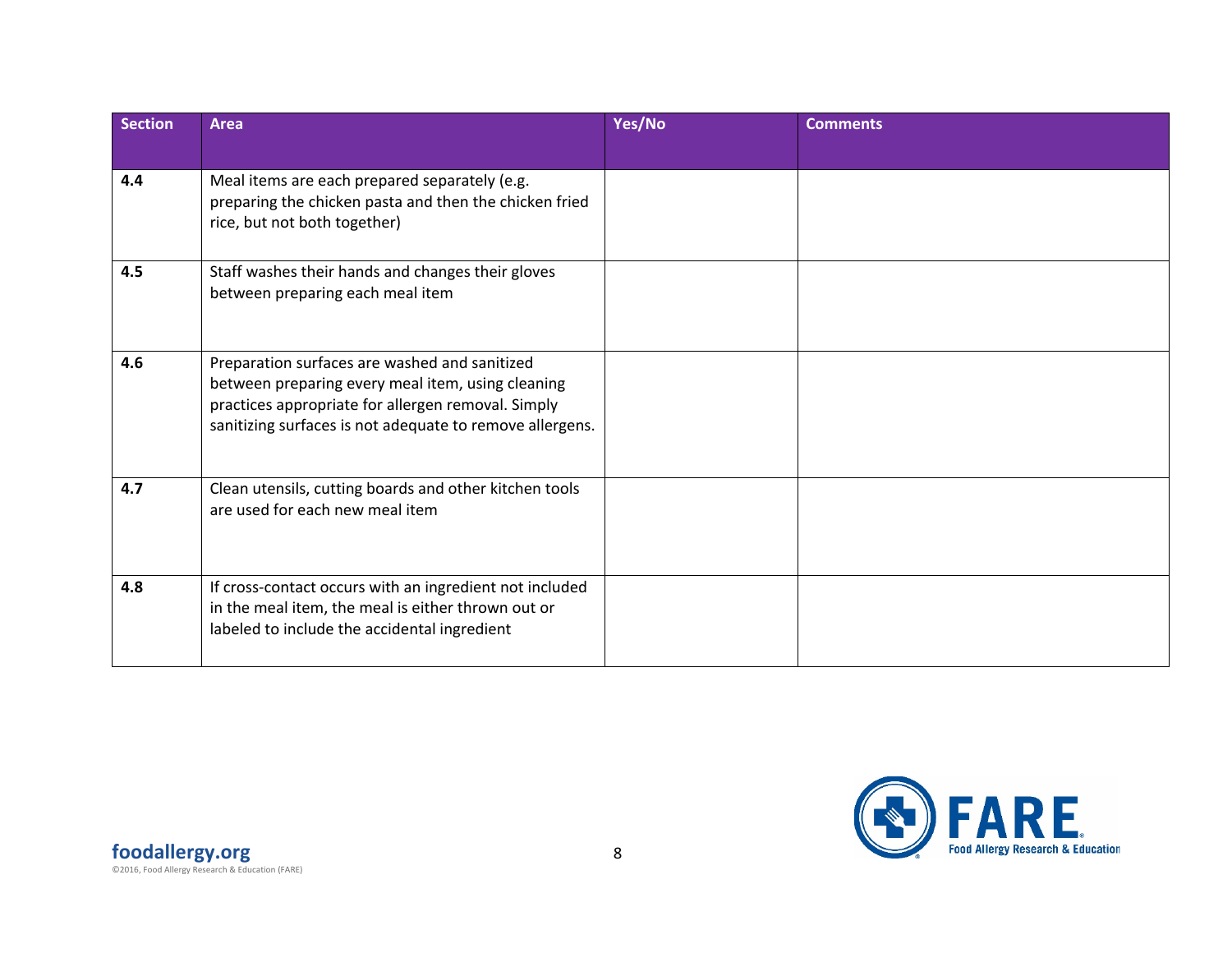| <b>Section</b>           | <b>Area</b>                                                                                                                                                                                                                                                       | Yes/No                                                               | <b>Comments</b> |           |  |
|--------------------------|-------------------------------------------------------------------------------------------------------------------------------------------------------------------------------------------------------------------------------------------------------------------|----------------------------------------------------------------------|-----------------|-----------|--|
|                          |                                                                                                                                                                                                                                                                   |                                                                      |                 |           |  |
| <b>Section 4 Summary</b> | Do you have effective procedures in place to lower the risk of<br>cross-contact in back-of-house for self-serve food items?                                                                                                                                       | Yes<br>You must answer yes to items 4.2 -<br>4.8 to select yes here. |                 | <b>No</b> |  |
| 5                        | <b>Self-Serve Dining Options: Front-Of-House</b>                                                                                                                                                                                                                  |                                                                      |                 |           |  |
| 5.1                      | Observe the self-serve areas of the dining hall for a period of time to identify areas where cross-contact is happening or is likely to<br>happen. Based on your observations, note any areas of concern that need to be addressed in procedures and/or training: |                                                                      |                 |           |  |
| 5.2                      | There is an established procedure for layout of the self-<br>serve areas to group like-allergen-containing items<br>together (e.g. on the salad bar grouping the lettuces<br>together, then the vegetable toppings, then croutons<br>and cheese on the other end) |                                                                      |                 |           |  |

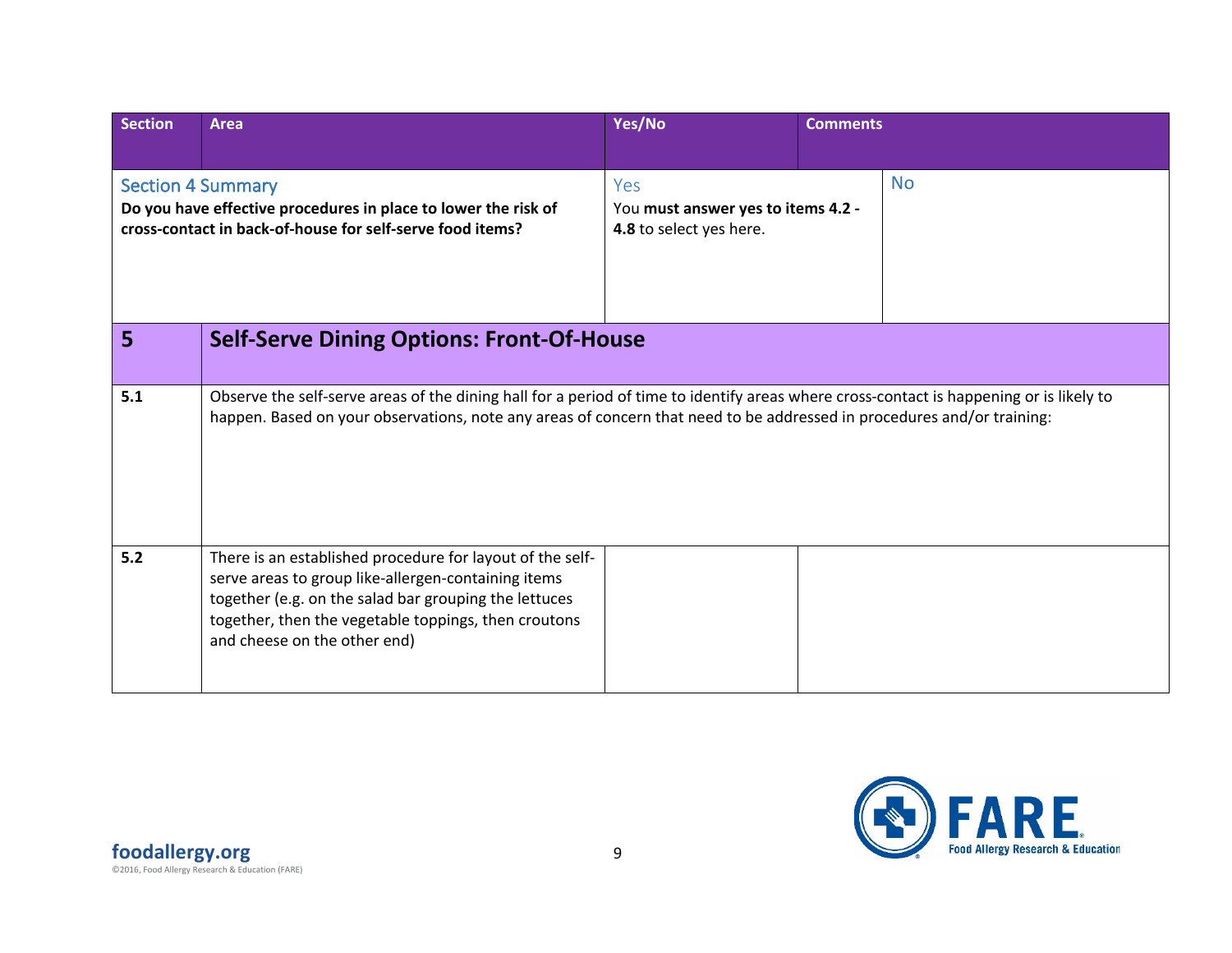| <b>Section</b> | <b>Area</b>                                                                                                                                                                                            | Yes/No | <b>Comments</b> |
|----------------|--------------------------------------------------------------------------------------------------------------------------------------------------------------------------------------------------------|--------|-----------------|
|                |                                                                                                                                                                                                        |        |                 |
| 5.3            | There is a procedure in place allowing students to<br>request self-serve items from back-up containers                                                                                                 |        |                 |
| 5.4            | There is highly visible signage notifying students that<br>accommodations can be made and requesting they<br>disclose their special dietary needs rather than taking<br>food from the self-serve areas |        |                 |
| 5.5            | There are separate tongs or serving utensils for every<br>item in self-serve areas                                                                                                                     |        |                 |
| 5.6            | Items in self-serve area are clearly labeled                                                                                                                                                           |        |                 |
| 5.7            | Food labels include at least the top allergen<br>information                                                                                                                                           |        |                 |
| 5.8            | Labels on self-serve items are consistent and accurate,<br>particularly for items with multiple ingredients (e.g.<br>salad dressings, pastas, sauces, etc.)                                            |        |                 |

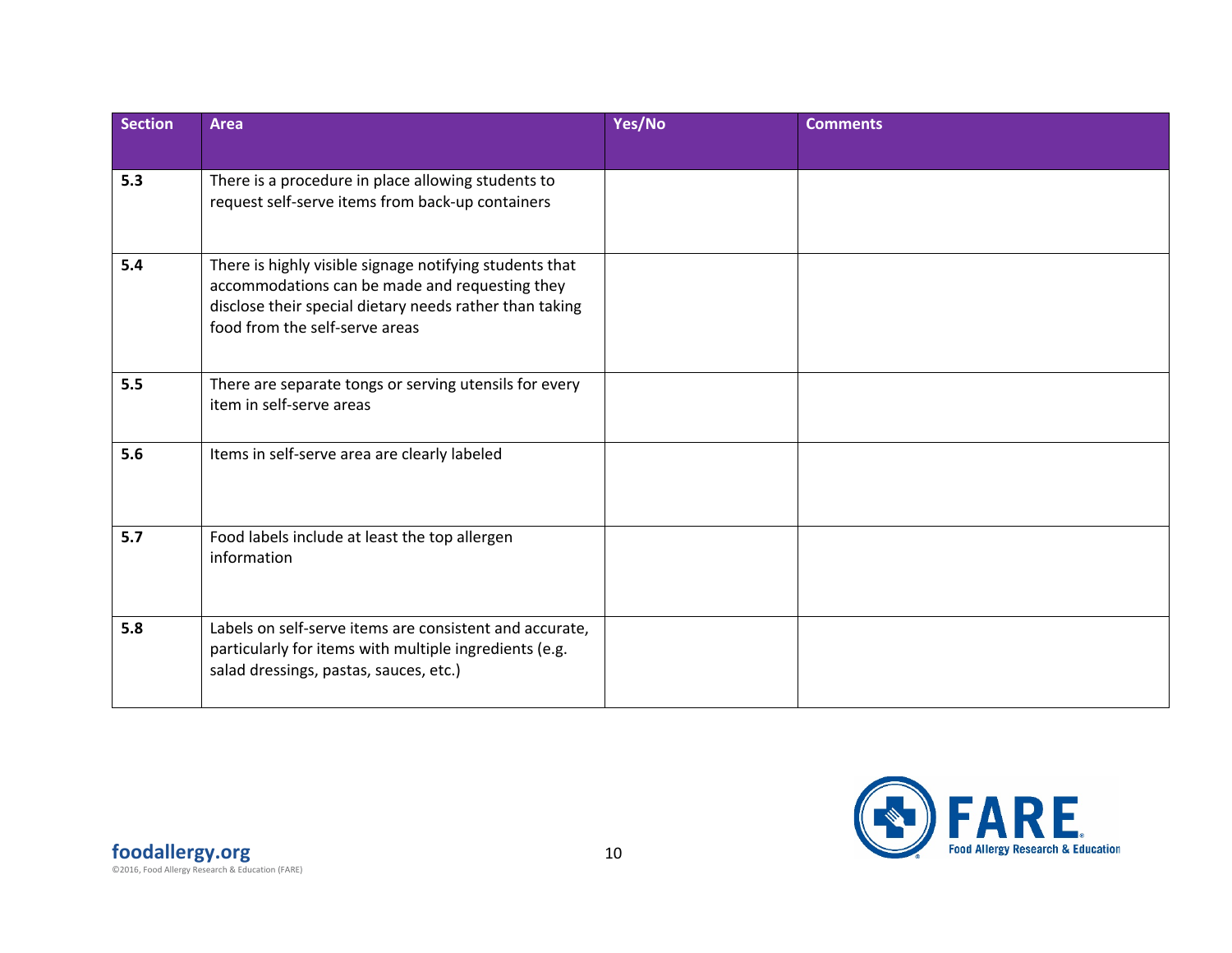| <b>Section</b> | <b>Area</b>                                                                        | Yes/No | <b>Comments</b> |
|----------------|------------------------------------------------------------------------------------|--------|-----------------|
|                |                                                                                    |        |                 |
| 5.9            | Full ingredient information for self-serve areas is<br>available online or on-site |        |                 |
| 5.10           | Staff avoids overfilling self-serve containers to prevent<br>spills                |        |                 |
| 5.11           | Self-serve areas are promptly cleaned and kept free<br>from spills and debris      |        |                 |
| 5.12           | Staff uses fresh cleaning supplies/buckets for cleaning<br>self-serve areas        |        |                 |

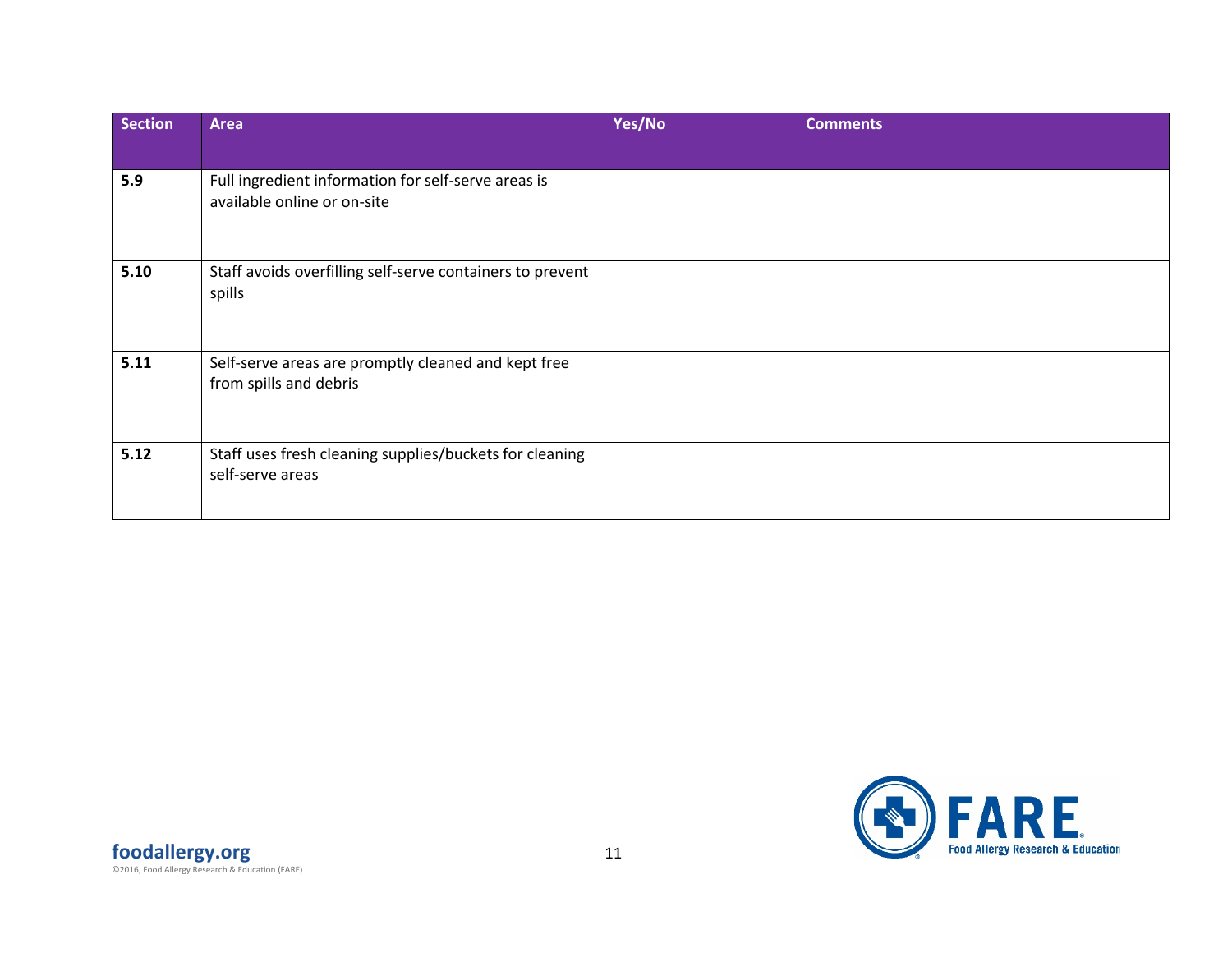| <b>Section</b>              | Area                                                                                                                                                                                                                                                                                                                                                                                                                                                                                                                                                                                                                                                 | Yes/No                                                                | <b>Comments</b> |     |
|-----------------------------|------------------------------------------------------------------------------------------------------------------------------------------------------------------------------------------------------------------------------------------------------------------------------------------------------------------------------------------------------------------------------------------------------------------------------------------------------------------------------------------------------------------------------------------------------------------------------------------------------------------------------------------------------|-----------------------------------------------------------------------|-----------------|-----|
|                             |                                                                                                                                                                                                                                                                                                                                                                                                                                                                                                                                                                                                                                                      |                                                                       |                 |     |
| backup supply.<br>warnings. | <b>Section 5 Summary</b><br>Do you have effective procedures in place to lower the risk of<br>cross-contact in front-of-house for self-serve food items?<br>Due to the risk of cross-contact in front-of-house self-serve areas,<br>FARE advises students with food allergies not to serve themselves<br>from this area. If your university passes section 5 and self-serve<br>items are considered an option for students with food allergies,<br>students must be given an option to request a serving from a<br>Steps in section 5 are still important as many students with food<br>allergies may serve themselves from this area, regardless of | Yes<br>You must answer yes to items 5.2 -<br>5.12 to select yes here. |                 | No. |
| 6                           | <b>Made-to-order Stations</b>                                                                                                                                                                                                                                                                                                                                                                                                                                                                                                                                                                                                                        |                                                                       |                 |     |

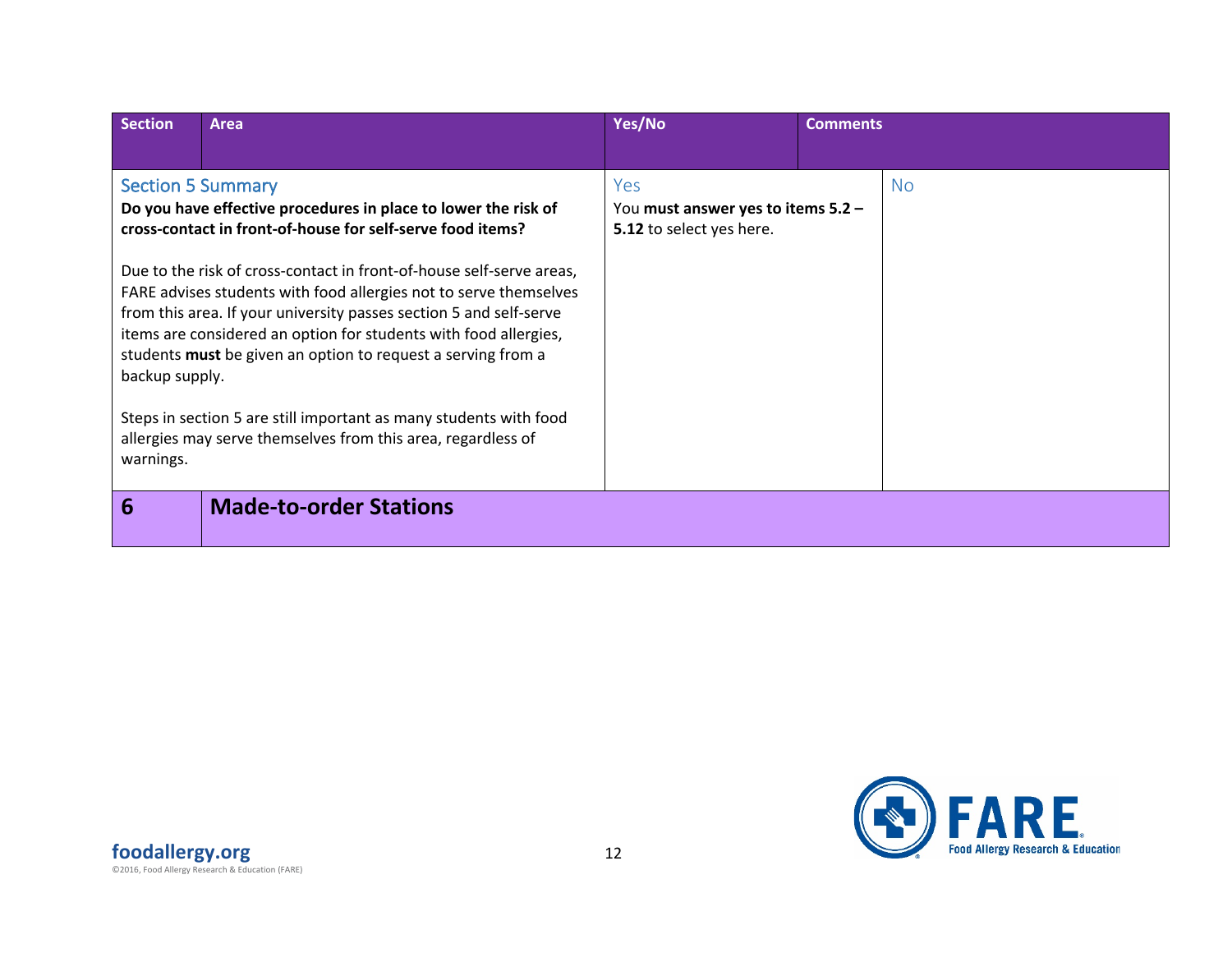| <b>Section</b> | Area                                                                                                                                                                                                                                                                                                                                                                                                                                                                                          | Yes/No | <b>Comments</b> |
|----------------|-----------------------------------------------------------------------------------------------------------------------------------------------------------------------------------------------------------------------------------------------------------------------------------------------------------------------------------------------------------------------------------------------------------------------------------------------------------------------------------------------|--------|-----------------|
|                |                                                                                                                                                                                                                                                                                                                                                                                                                                                                                               |        |                 |
| 6.1            | Order a meal as if you have an allergy to an ingredient present at the station. Watch every step of food preparation to identify areas at<br>risk for cross-contact. Based on your observations, note any areas of concern that need to be addressed in procedures and/or training:                                                                                                                                                                                                           |        |                 |
|                | Example of an issue procedure would need to address: If gluten-free bread is offered at a sandwich station, but staff makes the gluten-<br>free sandwich using the toppings used for all other sandwiches, it is likely that cross-contact will have occurred previously from gloved<br>hands (which have handled regular bread) and crumbs from preparing sandwiches on the counter above the toppings. Those toppings<br>are not safe for a student with a wheat allergy or celiac disease. |        |                 |
| 6.2            | There is an established procedure for staff to follow if a<br>student makes a special dietary meal request<br>Example: See Addendum A                                                                                                                                                                                                                                                                                                                                                         |        |                 |
| 6.3            | There are visual reminders at the station of the<br>procedure staff is expected to follow if a student makes<br>a special dietary meal request<br><b>Example:</b> Create procedures and post a laminated copy<br>behind the counter for staff to reference during meal<br>prep                                                                                                                                                                                                                |        |                 |

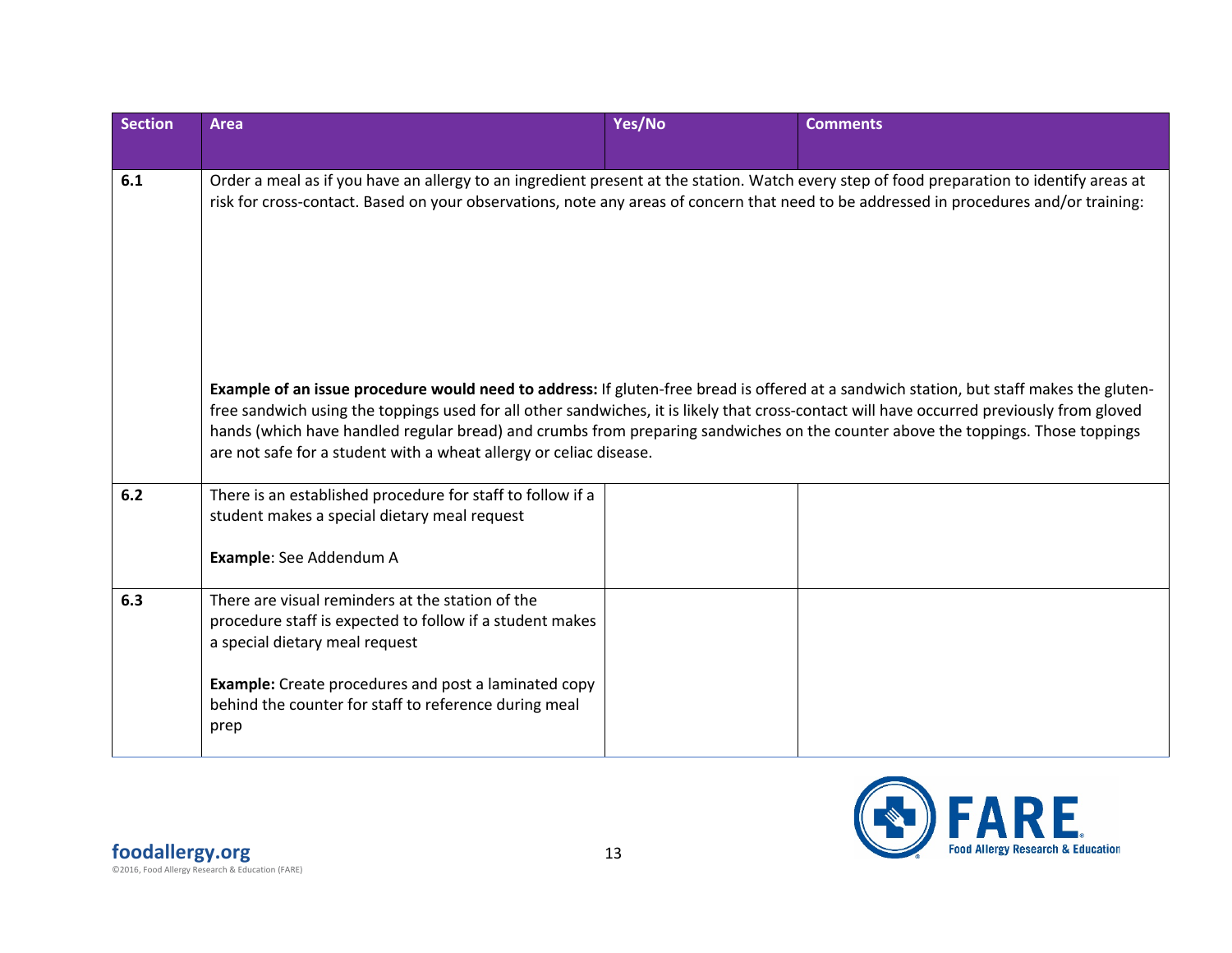| <b>Section</b> | <b>Area</b>                                                                                                                                                                                                                                                                   | Yes/No | <b>Comments</b> |
|----------------|-------------------------------------------------------------------------------------------------------------------------------------------------------------------------------------------------------------------------------------------------------------------------------|--------|-----------------|
|                |                                                                                                                                                                                                                                                                               |        |                 |
| 6.4            | If the made-to-order station uses a flat-top grill or<br>other shared cooking surface, there is a procedure in<br>place to prevent cross-contact during cooking<br><b>Example:</b> Using a pan instead of the grill to make a<br>burger for a student with an allergy         |        |                 |
| 6.5            | Toppings and ingredients are taken from back-up<br>containers if a student makes a special dietary meal<br>request                                                                                                                                                            |        |                 |
| 6.6            | Separate tongs or serving utensils are used for each<br>topping/ingredient at the station. This is important for<br>all toppings, but is particularly critical when staff<br>prepares a meal for a student with food allergies or<br>celiac disease using back up ingredients |        |                 |
| 6.7            | Meals for diners with special dietary needs are made<br>on a separate surface<br><b>Example:</b> Sandwiches are prepared on a clean cutting<br>board or a clean, separate countertop than the other<br>sandwiches are being prepared on.                                      |        |                 |
| 6.7            | If an allergy-friendly meal comes into contact or may<br>have come into contact with an allergen, it is discarded<br>and remade                                                                                                                                               |        |                 |

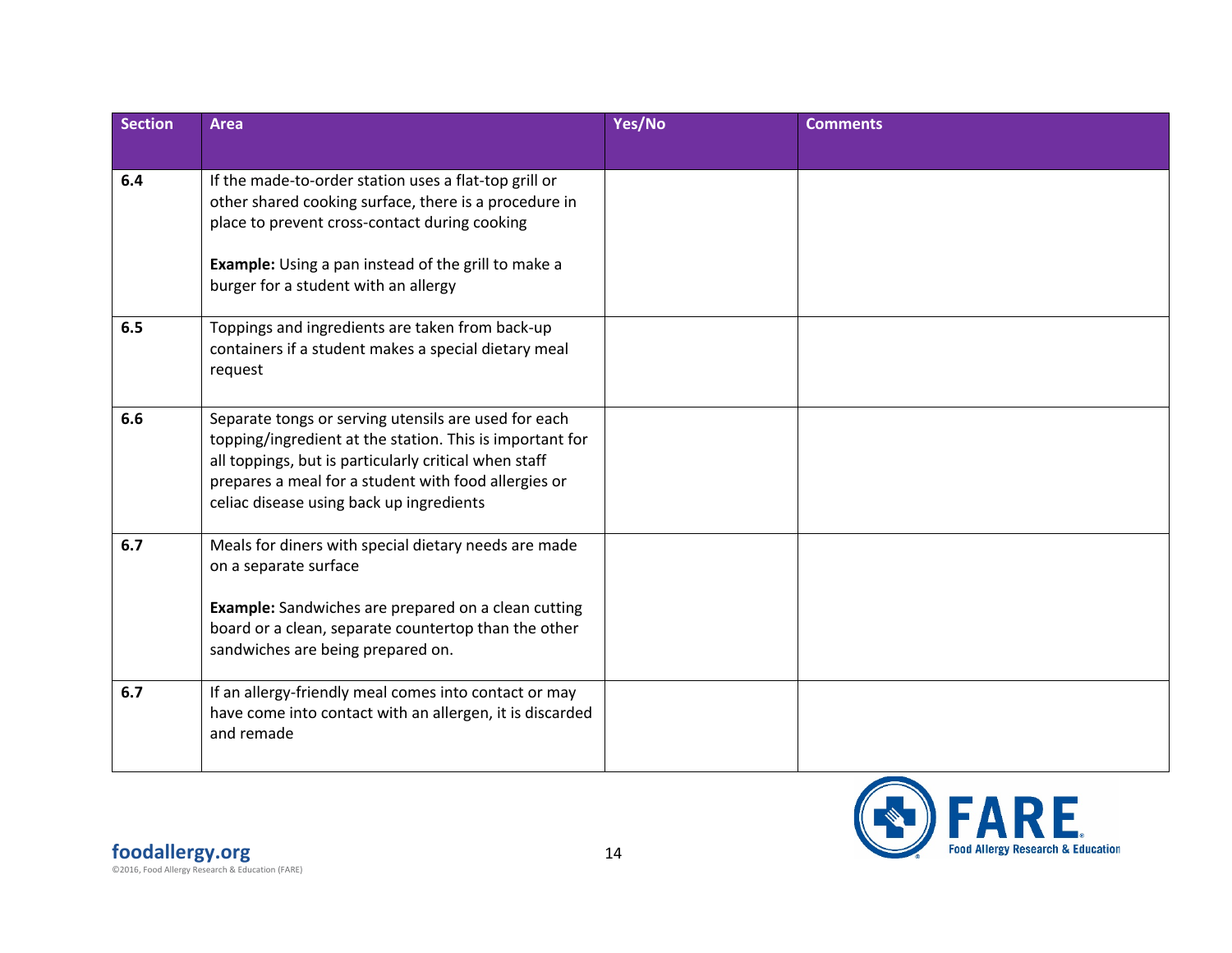| <b>Section</b>                                                                                             | <b>Area</b>                                                                                                                                                     | Yes/No                                                        | <b>Comments</b> |           |
|------------------------------------------------------------------------------------------------------------|-----------------------------------------------------------------------------------------------------------------------------------------------------------------|---------------------------------------------------------------|-----------------|-----------|
|                                                                                                            |                                                                                                                                                                 |                                                               |                 |           |
| 6.8                                                                                                        | There is highly visible signage notifying students that<br>accommodations can be made and requesting they<br>disclose their special dietary needs when ordering |                                                               |                 |           |
| 6.9                                                                                                        | Full ingredient information is available online or on-site<br>for ingredients at the made-to-order station (e.g.<br>sauces at a stir-fry station)               |                                                               |                 |           |
|                                                                                                            | <b>Section 6 Summary</b>                                                                                                                                        | Yes                                                           |                 | <b>No</b> |
| Do you have effective procedures in place to lower the risk of<br>cross-contact in made-to-order stations? |                                                                                                                                                                 | You must answer yes to items 6.2 -<br>6.9 to select yes here. |                 |           |
| 7                                                                                                          | <b>Pre-ordered Meals (if applicable)</b>                                                                                                                        |                                                               |                 |           |

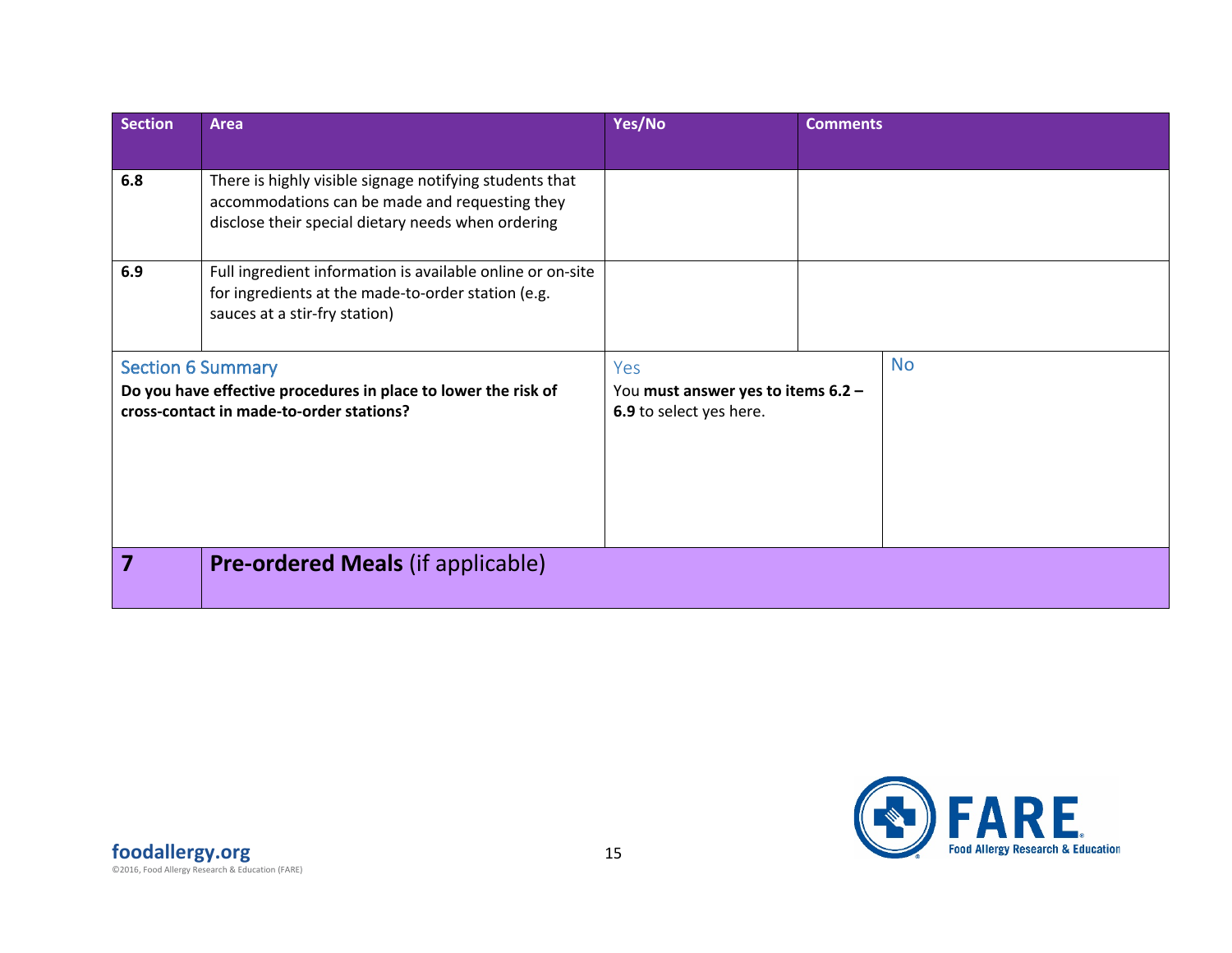| <b>Section</b> | <b>Area</b>                                                                                                                                                                                                                                                                      | Yes/No | <b>Comments</b> |
|----------------|----------------------------------------------------------------------------------------------------------------------------------------------------------------------------------------------------------------------------------------------------------------------------------|--------|-----------------|
|                |                                                                                                                                                                                                                                                                                  |        |                 |
| 7.1            | Place an order for a special diet meal and watch every stage of preparation, storage of the meal and pickup for cross-contact. Based on<br>your observations, note any areas of concern that need to be addressed in procedures and/or training:                                 |        |                 |
| $7.2$          | There is an established procedure for staff to follow to<br>make a pre-ordered meal for a student with a special<br>diet meal                                                                                                                                                    |        |                 |
| 7.3            | Students are able to text, email or order online and<br>note their special dietary needs in advance                                                                                                                                                                              |        |                 |
| 7.4            | Staff washes their hands and changes gloves before<br>preparing each pre-ordered meal.<br>Note: Even if staff has 10 pre-ordered meals to make in<br>a meal period, it is important they follow proper<br>cleaning procedures between each one as student<br>allergens may vary. |        |                 |
| 7.5            | Staff cleans and sanitizes the preparation surface<br>before preparing each pre-ordered meal                                                                                                                                                                                     |        |                 |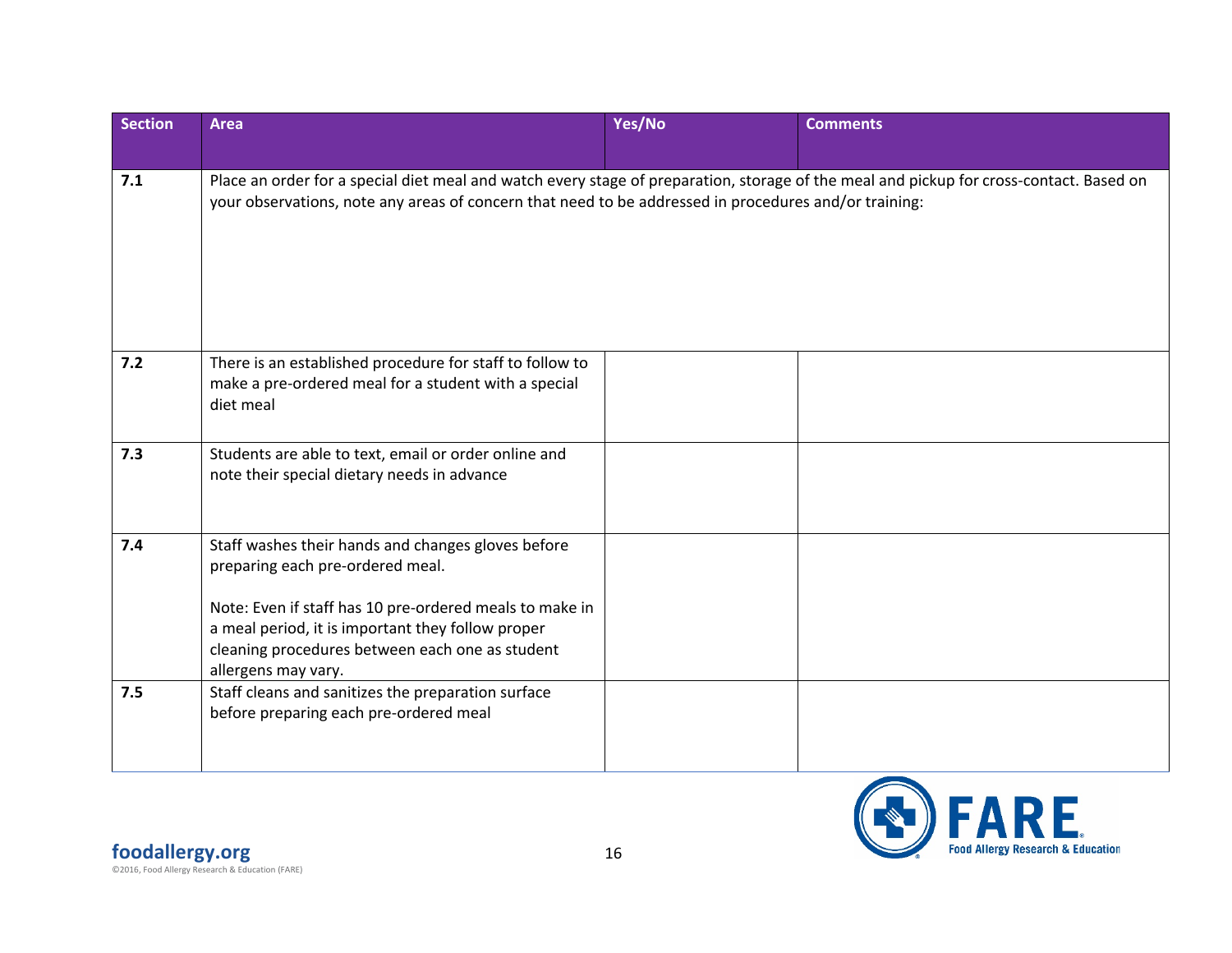| <b>Section</b> | <b>Area</b>                                                                                                                     | Yes/No | <b>Comments</b> |
|----------------|---------------------------------------------------------------------------------------------------------------------------------|--------|-----------------|
|                |                                                                                                                                 |        |                 |
| 7.6            | Meals are prepared on clean barriers (e.g. cutting<br>boards) or freshly cleaned surfaces                                       |        |                 |
| 7.7            | Meals are prepared using clean, dedicated utensils and<br>equipment                                                             |        |                 |
| 7.8            | Meals are prepared in a designated area of the kitchen<br>that has been reviewed for cross-contact risks                        |        |                 |
| 7.9            | Meals are promptly covered after being prepared                                                                                 |        |                 |
| 7.10           | Meals are stored in a designated area while waiting for<br>pickup                                                               |        |                 |
| 7.11           | Meals are labeled to ensure the student gets the<br>correct item upon pickup                                                    |        |                 |
| 7.12           | If an allergy-friendly meal comes into contact or may<br>have come into contact with an allergen, it is discarded<br>and remade |        |                 |

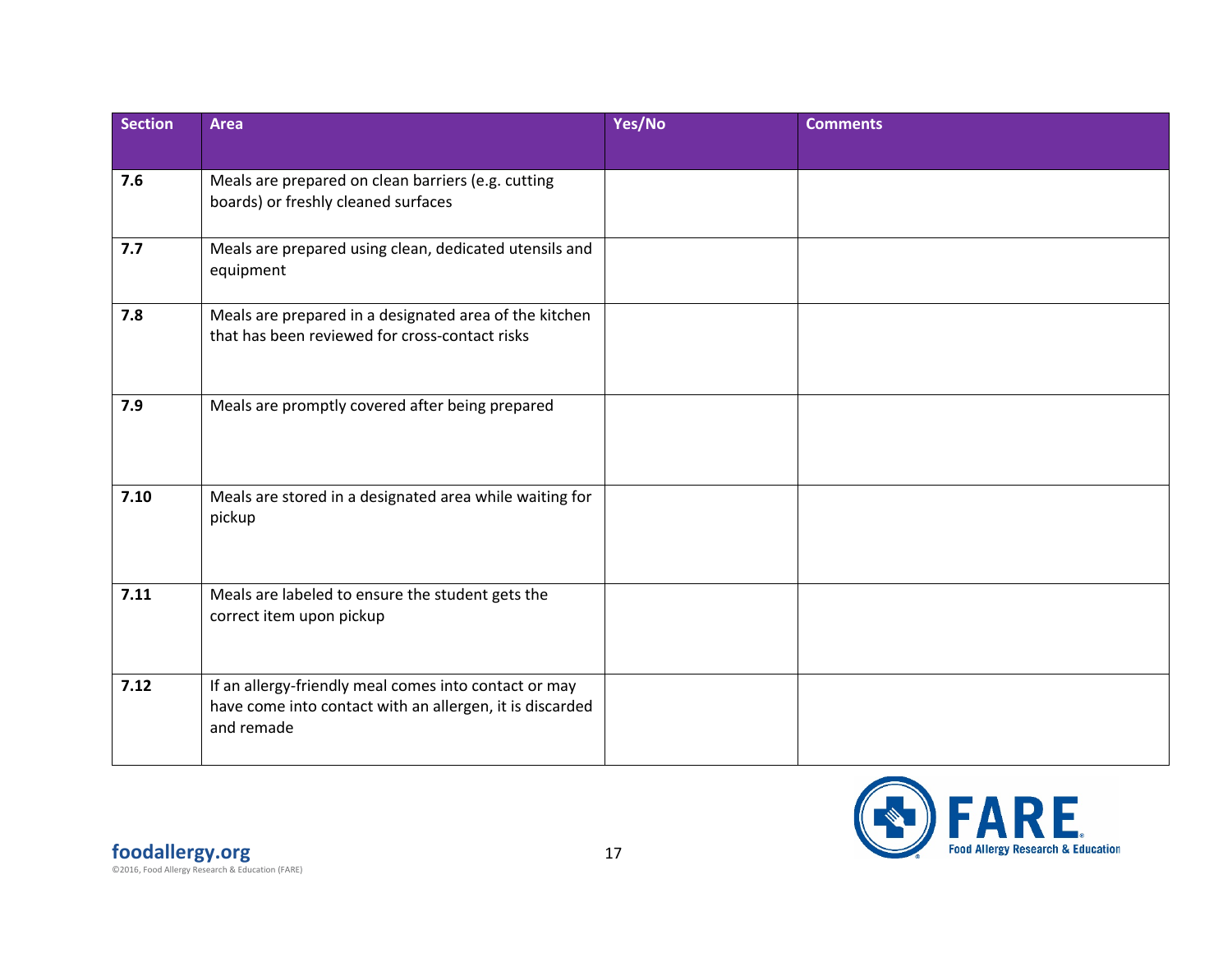| <b>Section</b> | <b>Area</b>                                                                                                                                                                                                                                                                                     | Yes/No                                                                             | <b>Comments</b> |  |
|----------------|-------------------------------------------------------------------------------------------------------------------------------------------------------------------------------------------------------------------------------------------------------------------------------------------------|------------------------------------------------------------------------------------|-----------------|--|
|                |                                                                                                                                                                                                                                                                                                 |                                                                                    |                 |  |
|                | <b>Section 7 Summary</b><br>Do you have effective procedures in place to lower the risk of<br>cross-contact for pre-ordered meals?                                                                                                                                                              | <b>No</b><br>Yes<br>You must answer yes to items 7.2 -<br>7.12 to select yes here. |                 |  |
| 8              | <b>Allergy-friendly station (if applicable)</b>                                                                                                                                                                                                                                                 |                                                                                    |                 |  |
| 8.1            | Observe the food process from storage to meal preparation to service and watch for any areas that are at risk of cross-contact with<br>allergens prohibited from the station. Based on your observations, note any areas of concern that need to be addressed in procedures<br>and/or training: |                                                                                    |                 |  |
| 8.2            | The station is staffed at all times during service                                                                                                                                                                                                                                              |                                                                                    |                 |  |
| 8.3            | The staff at the station has gone through food allergy<br>training                                                                                                                                                                                                                              |                                                                                    |                 |  |

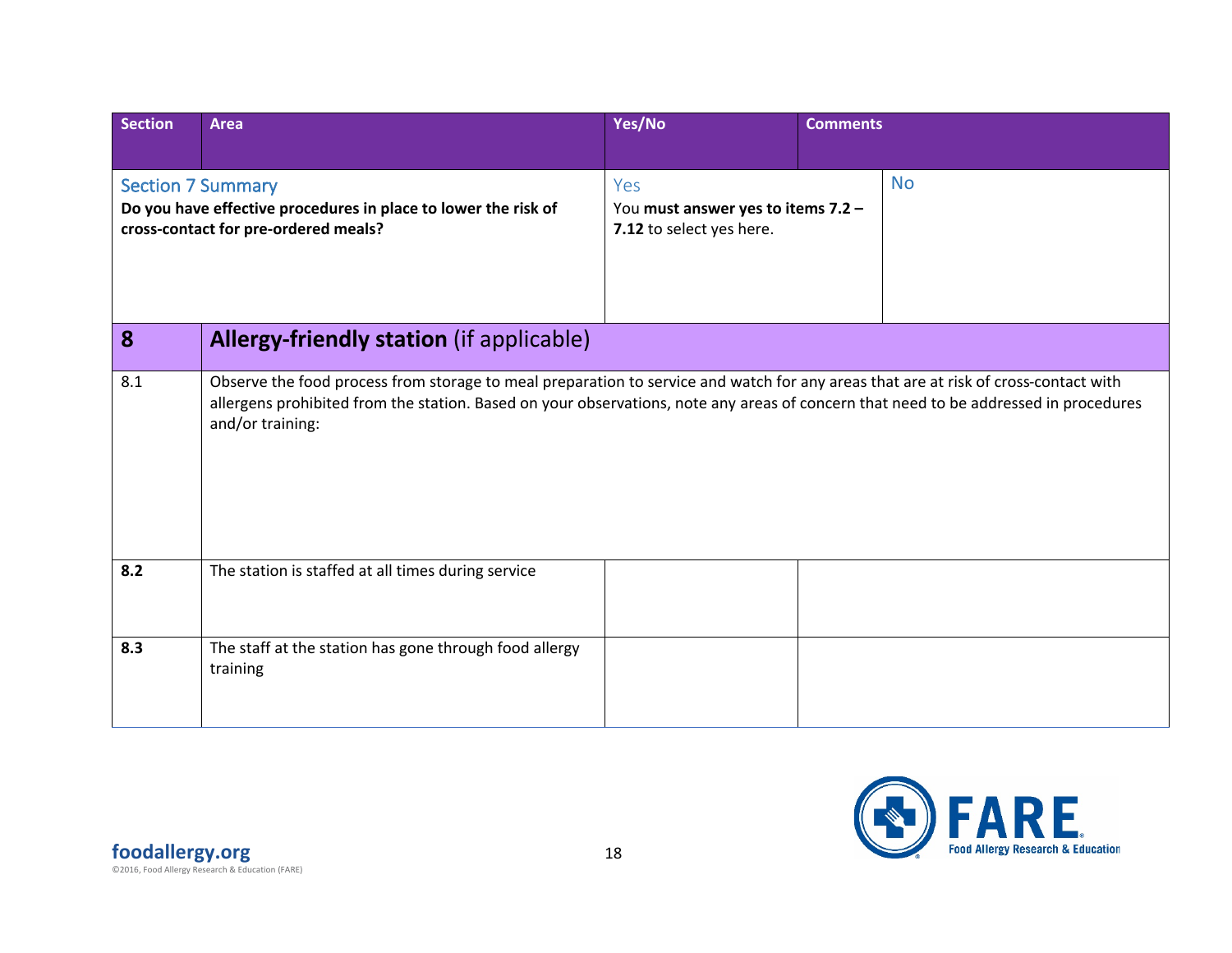| <b>Section</b> | <b>Area</b>                                                                                                         |                                                                                                           | Yes/No | <b>Comments</b> |
|----------------|---------------------------------------------------------------------------------------------------------------------|-----------------------------------------------------------------------------------------------------------|--------|-----------------|
| 8.4            | There is an established procedure for staff to follow at<br>the station, as well as a list of restricted allergens. |                                                                                                           |        |                 |
| 8.5            | The food present at the station is free from all<br>allergens restricted from the station                           |                                                                                                           |        |                 |
| 8.6            | The station protects against cross-contact during<br>cooking by:                                                    |                                                                                                           |        |                 |
|                | 8.6a                                                                                                                | Having dedicated cooking equipment<br>(ovens, microwave, grill, etc.)<br>AND/OR                           |        |                 |
|                | 8.6b                                                                                                                | Having an established procedure to prevent<br>cross-contact from occurring on shared<br>cooking equipment |        |                 |

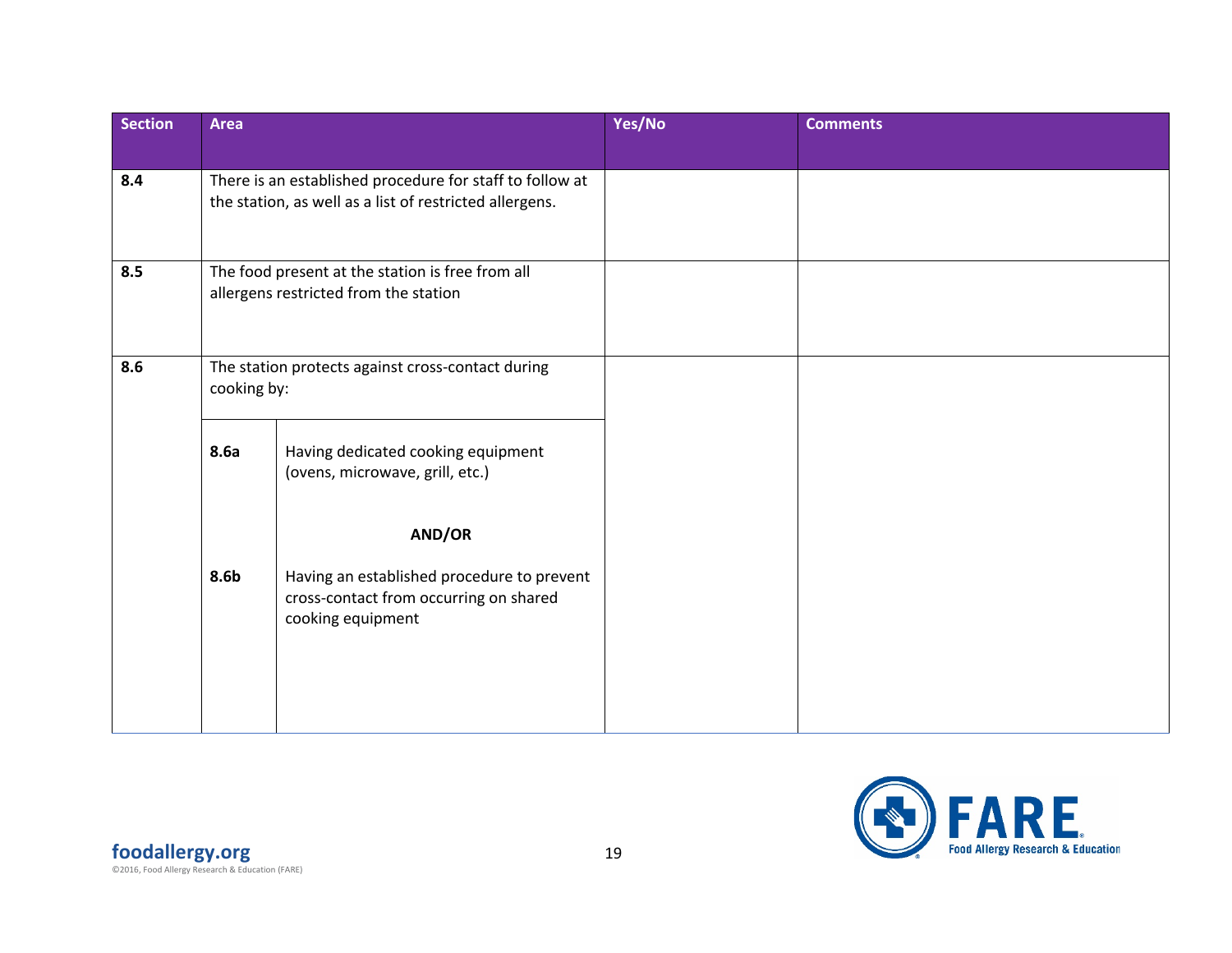| <b>Section</b> | <b>Area</b>                                                                   |                                                                                                                 | Yes/No | <b>Comments</b> |
|----------------|-------------------------------------------------------------------------------|-----------------------------------------------------------------------------------------------------------------|--------|-----------------|
|                |                                                                               |                                                                                                                 |        |                 |
| 8.7            |                                                                               | The allergy-friendly station protects against cross-<br>contact during storage by:                              |        |                 |
|                | 8.7a                                                                          | Having its own dedicated storage areas or<br>designated areas in shared storage rooms<br>AND/OR                 |        |                 |
|                | 8.7b                                                                          | Using labels or planograms in storage to<br>keep items well-organized and separate<br>from prohibited allergens |        |                 |
| 8.8            | Dedicated utensils, pans, baking sheets and other<br>kitchen tools are used   |                                                                                                                 |        |                 |
| 8.9            | If a mistake is made on an item at the station, it is<br>discarded and remade |                                                                                                                 |        |                 |
| 8.10           |                                                                               | Food labels are present identifying dishes at the station                                                       |        |                 |
| 8.11           |                                                                               | Full ingredient information is available online or on-site<br>for meals at the station                          |        |                 |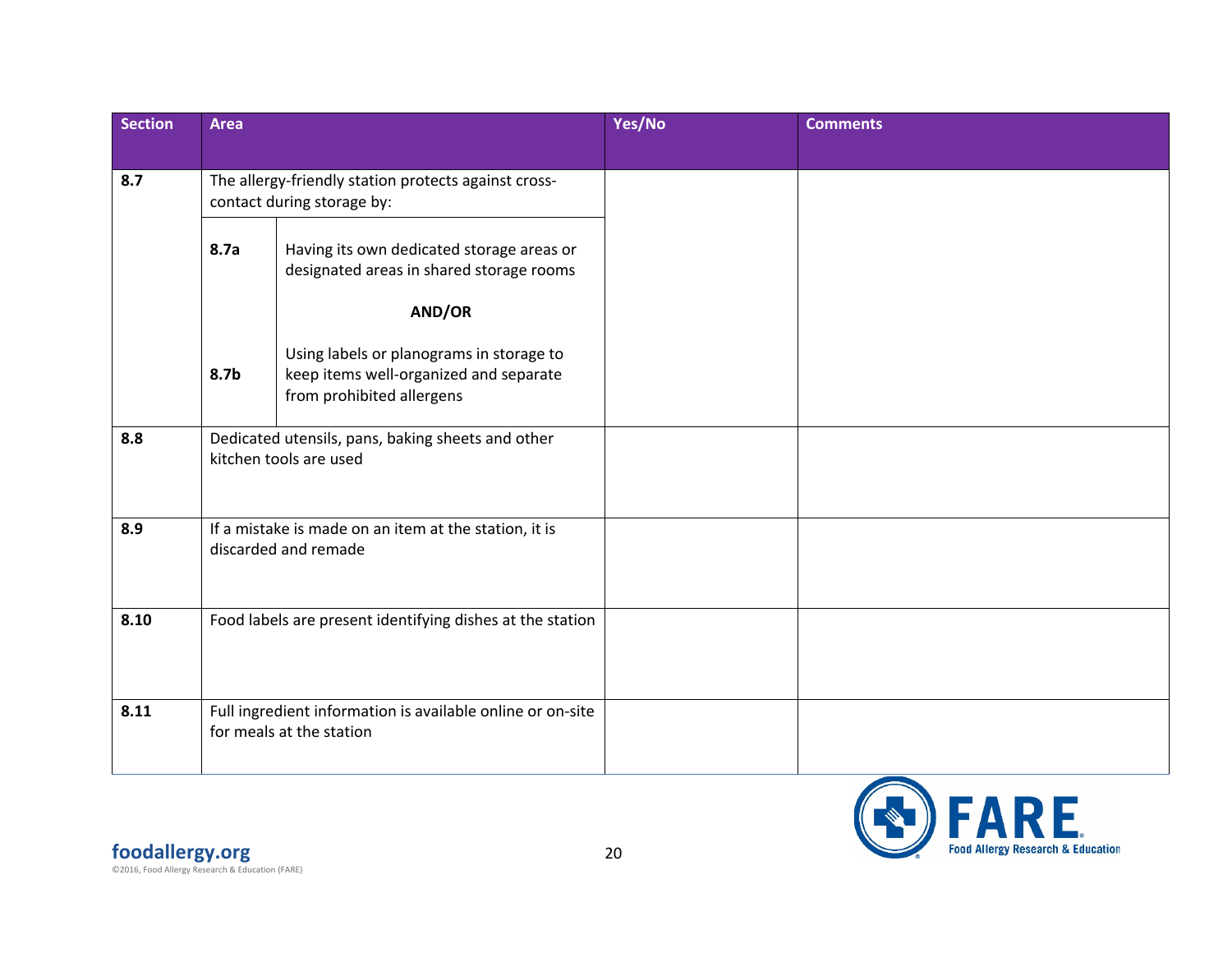| <b>Section</b>                                                                                                                               | <b>Area</b>                                                                                                                                                                                                                                                    | Yes/No                                                                | <b>Comments</b> |
|----------------------------------------------------------------------------------------------------------------------------------------------|----------------------------------------------------------------------------------------------------------------------------------------------------------------------------------------------------------------------------------------------------------------|-----------------------------------------------------------------------|-----------------|
| 8.12                                                                                                                                         | There is signage identifying the station & what<br>allergens it is free from                                                                                                                                                                                   |                                                                       |                 |
| 8.13                                                                                                                                         | Diners are required to take a fresh plate from this<br>station rather than using a plate from another station<br>or a plate that may already have food on it. There must<br>be signage or a staff person at the station advising<br>students of this.          |                                                                       |                 |
| <b>Section 8 Summary</b><br>Do you have effective procedures in place to lower the risk of<br>cross-contact in the allergy-friendly station? |                                                                                                                                                                                                                                                                | Yes<br>You must answer yes to items 8.3 -<br>8.13 to select yes here. | <b>No</b>       |
| 9                                                                                                                                            | <b>Staff Training</b>                                                                                                                                                                                                                                          |                                                                       |                 |
| 9.1                                                                                                                                          | There is a policy in place regulating staff training<br>requirements. This policy should address who needs to<br>be trained, what they need to be trained on and how<br>often training must occur. Training should be done at<br>least annually and upon hire. |                                                                       |                 |
| 9.2                                                                                                                                          | Staff receives training explaining the seriousness of<br>food allergies and celiac disease                                                                                                                                                                     |                                                                       |                 |

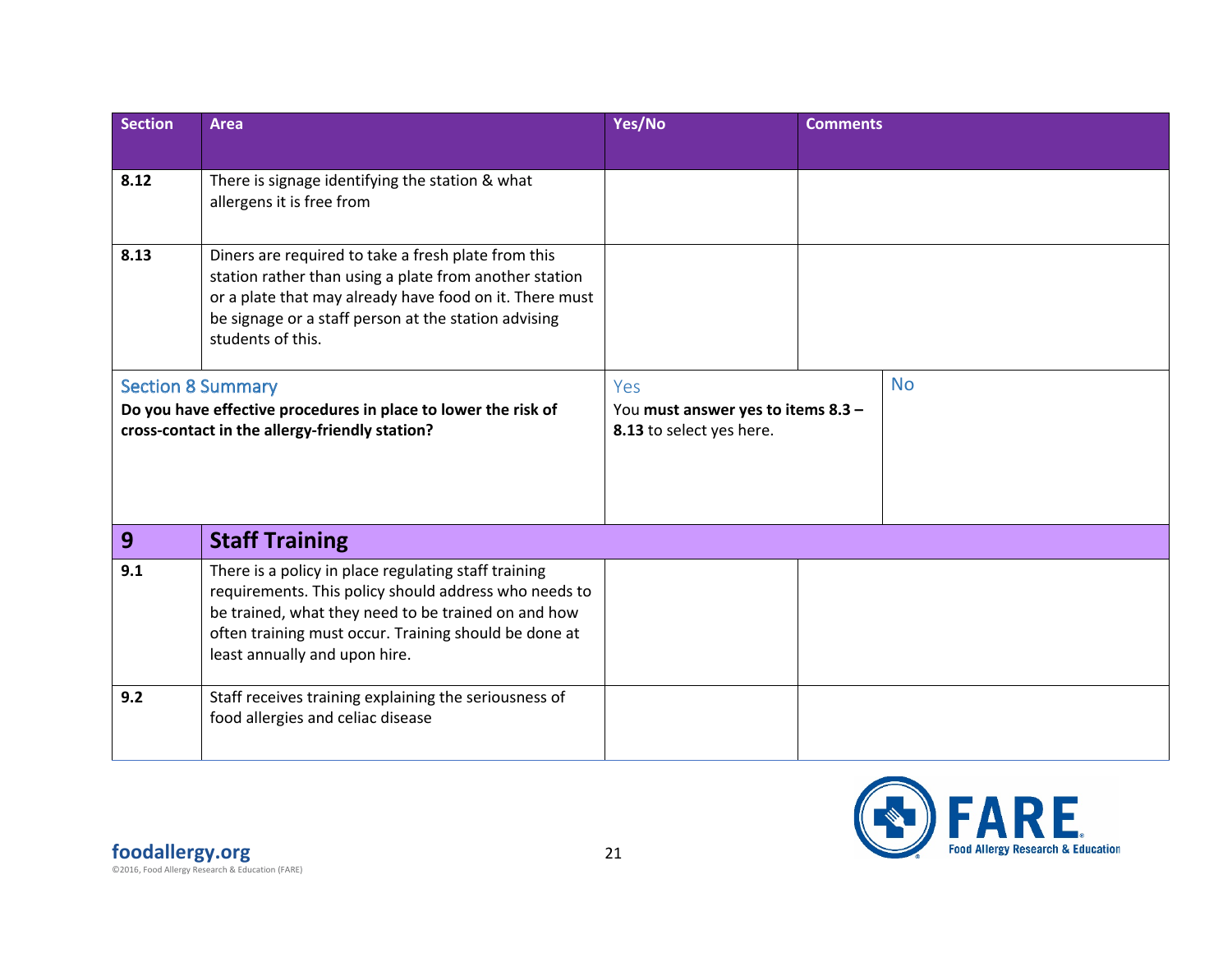| <b>Section</b> | <b>Area</b>                                                                                                                                                                                                                                                                                                | Yes/No | <b>Comments</b> |
|----------------|------------------------------------------------------------------------------------------------------------------------------------------------------------------------------------------------------------------------------------------------------------------------------------------------------------|--------|-----------------|
|                |                                                                                                                                                                                                                                                                                                            |        |                 |
| 9.3            | Staff is trained on proper cleaning methods to avoid<br>cross-contact                                                                                                                                                                                                                                      |        |                 |
| 9.4            | Dining staff is trained on proper procedures in their<br>area to prevent cross-contact and prepare a meal for a<br>diner with a special dietary need. This may be done for<br>designated employees rather than all employees.                                                                              |        |                 |
| 9.5            | There is at least one trained staff member at every<br>dining facility during operating hours who can handle<br>special dietary requests and questions                                                                                                                                                     |        |                 |
| 9.6            | Managers are trained on:<br>Recognizing anaphylaxis<br>$\bullet$<br>Proper treatment for anaphylaxis<br>$\bullet$<br>University policies regarding emergency<br>$\bullet$<br>response for anaphylaxis<br>Which first responders respond to<br>anaphylactic reactions and whether they carry<br>epinephrine |        |                 |
| 9.7            | Non-managerial dining staff are trained on:<br>Recognizing anaphylaxis<br>$\bullet$<br>How to respond to anaphylaxis in accordance<br>with university policies                                                                                                                                             |        |                 |

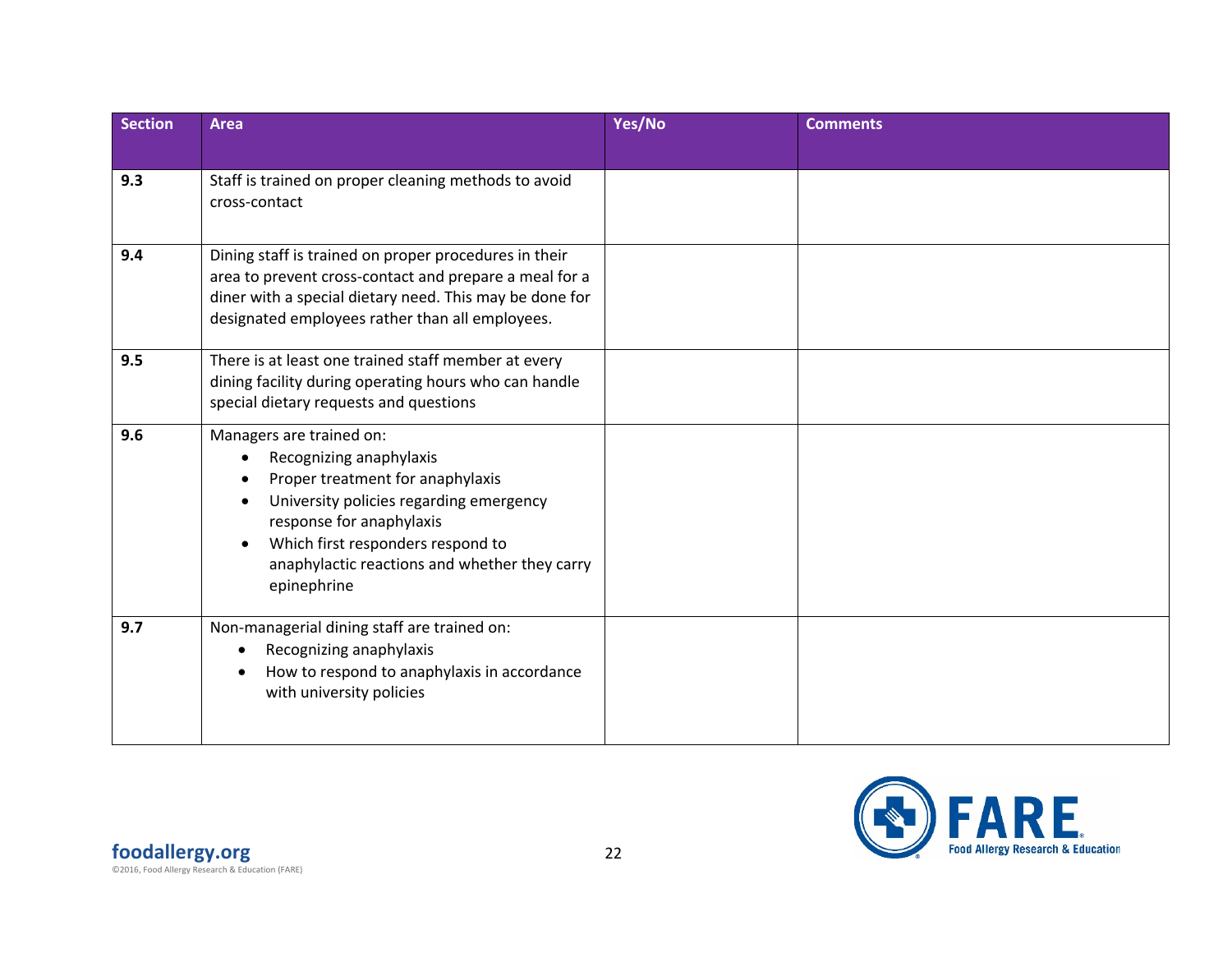| <b>Section</b> | <b>Area</b>                                                                                                       | Yes/No | <b>Comments</b> |
|----------------|-------------------------------------------------------------------------------------------------------------------|--------|-----------------|
|                |                                                                                                                   |        |                 |
| 10             | <b>Communication with Students</b>                                                                                |        |                 |
| 10.1           | Labeling and signage is consistent throughout every<br>dining location on campus                                  |        |                 |
| 10.2           | Disclaimers, in accordance with university policy, are<br>posted at every dining location                         |        |                 |
| 10.3           | Students are able to access full ingredient lists online,<br>at on-site kiosks or in writing in the dining halls. |        |                 |
| 10.4           | There is signage in the dining locations advising<br>students what to do if they have a special dietary need      |        |                 |
| 10.5           | Food allergies and celiac disease are discussed on the<br>dining services website                                 |        |                 |
| 10.6           | Student responsibilities are written and provided to<br>students with special dietary needs                       |        |                 |
| 10.7           | Students with food allergies and celiac disease are<br>asked to provide feedback on their dining experiences      |        |                 |

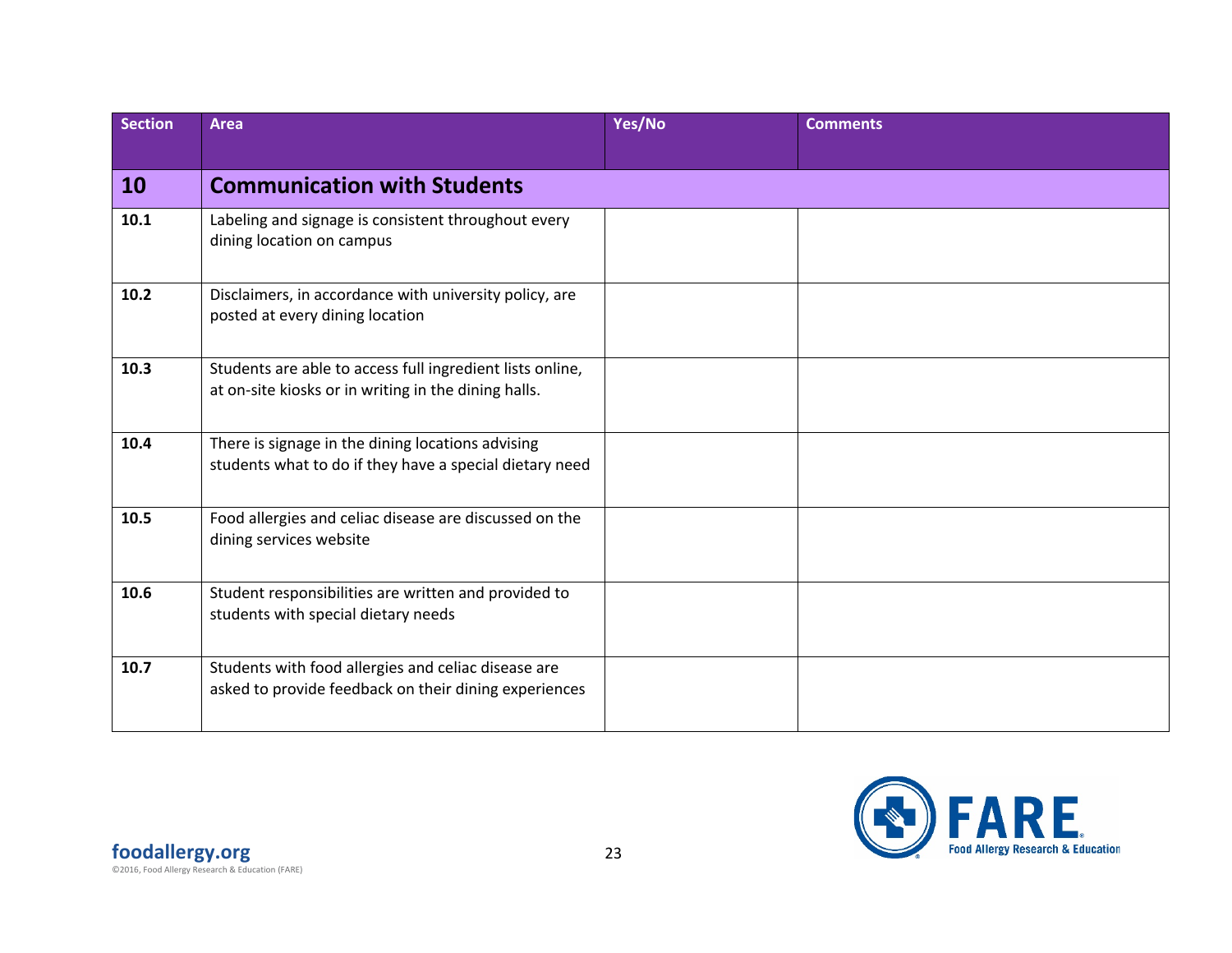| c |
|---|
|   |
|   |
|   |
|   |
|   |
|   |
|   |
|   |



Please note that the proper steps to prepare allergy-friendly foods may vary in your facility and from station to Please note that the proper steps to prepare allergy-friendly foods may vary in your facility and from station to station. These sample procedures should be used as a starting point only, and the specifics of each facility station. These sample procedures should be used as a starting point only, and the specifics of each facility should be considered when creating a final procedure to prevent cross-contact. For more information on should be considered when creating a final procedure to prevent cross-contact. For more information on creating food allergy procedures for your facility, visit www.foodallergy.org/collegeprogram creating food allergy procedures for your facility, visit www.foodallergy.org/collegeprogram

## SANDWICH STATION SANDWICH STATION

- Confirm which item(s) the diner must avoid  $\Box$  Confirm which item(s) the diner must avoid  $\Box$
- Wash your hands with soap and water and dry with a clean cloth Wash your hands with soap and water and dry with a clean cloth ☐
- Put on new gloves Put on new gloves ☐
- Use a clean cutting board to prepare the sandwich on  $\Box$  Use a clean cutting board to prepare the sandwich on ☐
- Use a clean utensils Use a clean utensils ☐
- Get ingredients from backup containers, using fresh tongs for each ingredient Get ingredients from backup containers, using fresh tongs for each ingredient ☐
- Place the sandwich on a clean plate and hand directly to the diner  $\Box$  Place the sandwich on a clean plate and hand directly to the diner ☐

#### STIR-FRY STATION STIR-FRY STATION

- Confirm which item(s) the diner must avoid  $\Box$  Confirm which item(s) the diner must avoid  $\Box$
- Wash your hands with soap and water and dry with a clean cloth Wash your hands with soap and water and dry with a clean cloth ☐
- Put on new gloves Put on new gloves ☐
- Use a clean pan to cook the meal in Use a clean pan to cook the meal in ☐
- Use a clean utensils Use a clean utensils ☐
- Get ingredients from backup containers, using fresh tongs for each ingredient Get ingredients from backup containers, using fresh tongs for each ingredient ☐
- Place the meal on a clean plate and hand directly to the diner  $\Box$  Place the meal on a clean plate and hand directly to the diner ☐

## FLAT-TOP GRILL STATION FLAT-TOP GRILL STATION

- Confirm which item(s) the diner must avoid  $\Box$  Confirm which item(s) the diner must avoid  $\Box$
- Wash your hands with soap and water and dry with a clean cloth Wash your hands with soap and water and dry with a clean cloth ☐
- Put on new gloves Put on new gloves ☐
- Lay down foil on the grill surface to use for preparation of meal  $\Box$  Lay down foil on the grill surface to use for preparation of meal ☐
- Use a clean utensils Use a clean utensils ☐
- Get ingredients from backup containers, using fresh tongs for each ingredient Get ingredients from backup containers, using fresh tongs for each ingredient ☐
- Place the meal on a clean plate and hand directly to the diner  $\Box$  Place the meal on a clean plate and hand directly to the diner  $\Box$